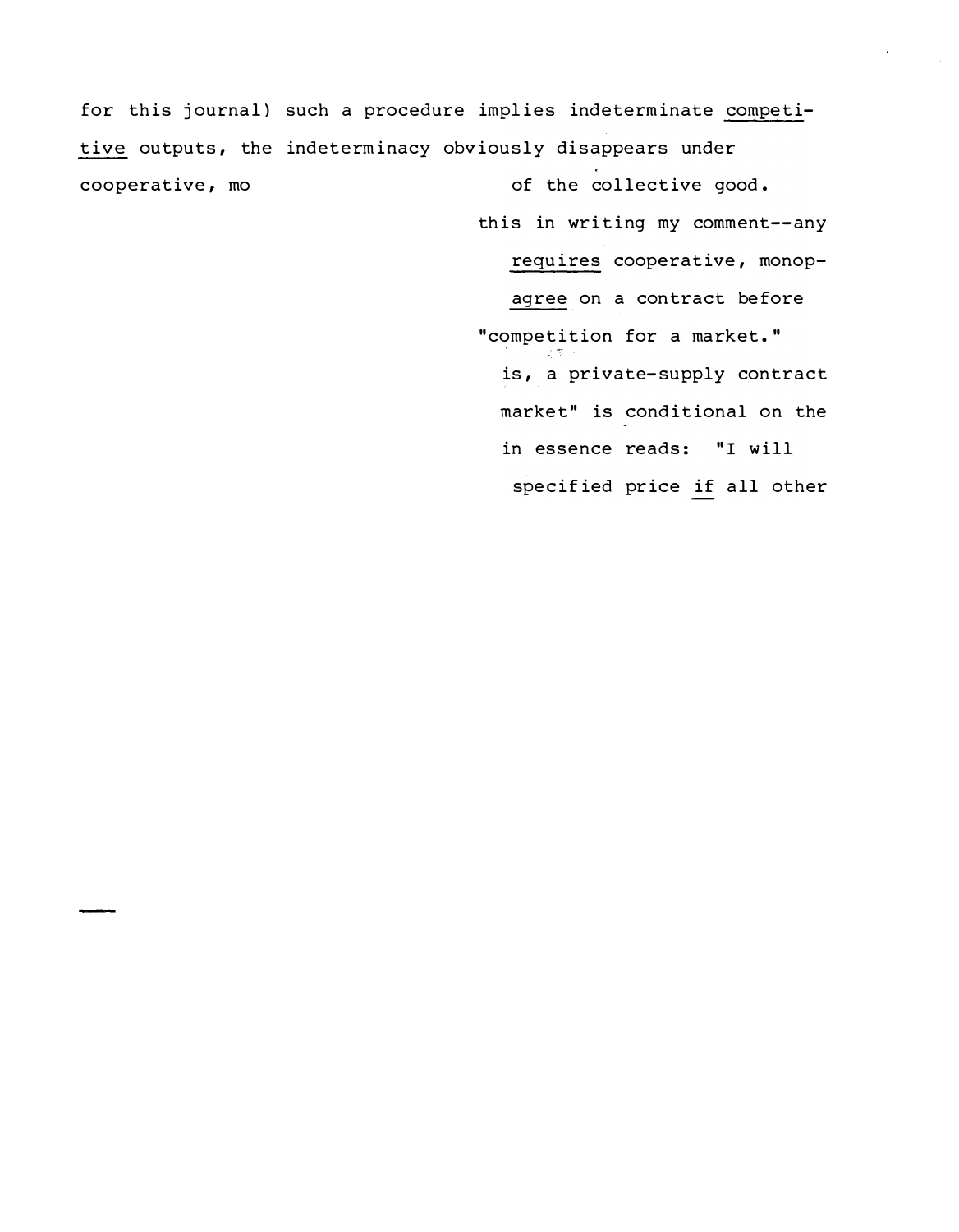There is a parallel to the work of Borcherding and Demsetz in a recent paper by Cheung, who imposes a "competition-for-themarket," constant-cost paradigm in a model of the competitive supply of technical innovations without noting that buyer collusion is implied. Section II of this paper will outline a more competitive model of the observed market for technical i nnovations .

What has led so many of our best-trained price theorists to illogically use perfect Lindahlian pricing to represent " competitive" solutions is probably their strong a priori belief that perfectly competitive, private-property institutions always yield Pareto-optimal solutions. However, as pointed out in footnote 2 above, even if its underlying price constancies were justifiable, the Lindahlian "ideal" would inevitably yield decreasing costs and a breakdown of competition once we attempt to apply this "ideal" pricing system to collective-good input markets. Moreover, once a sequence of trading dates and some degree of intertemporal substitutability between the purchases at different dates is permitted, the Lindahlian buyers of Borcherding, Demsetz, and Cheung (like those of Arrow, Foley, Mas Colell, and Milleron) would still pay more than their current use-values for the good because more current usage lowers future use-values, and therefore future prices, for the collective good.

Before going on to develop the latter point in the more general environment of section II, we should illustrate how the

 $-20-$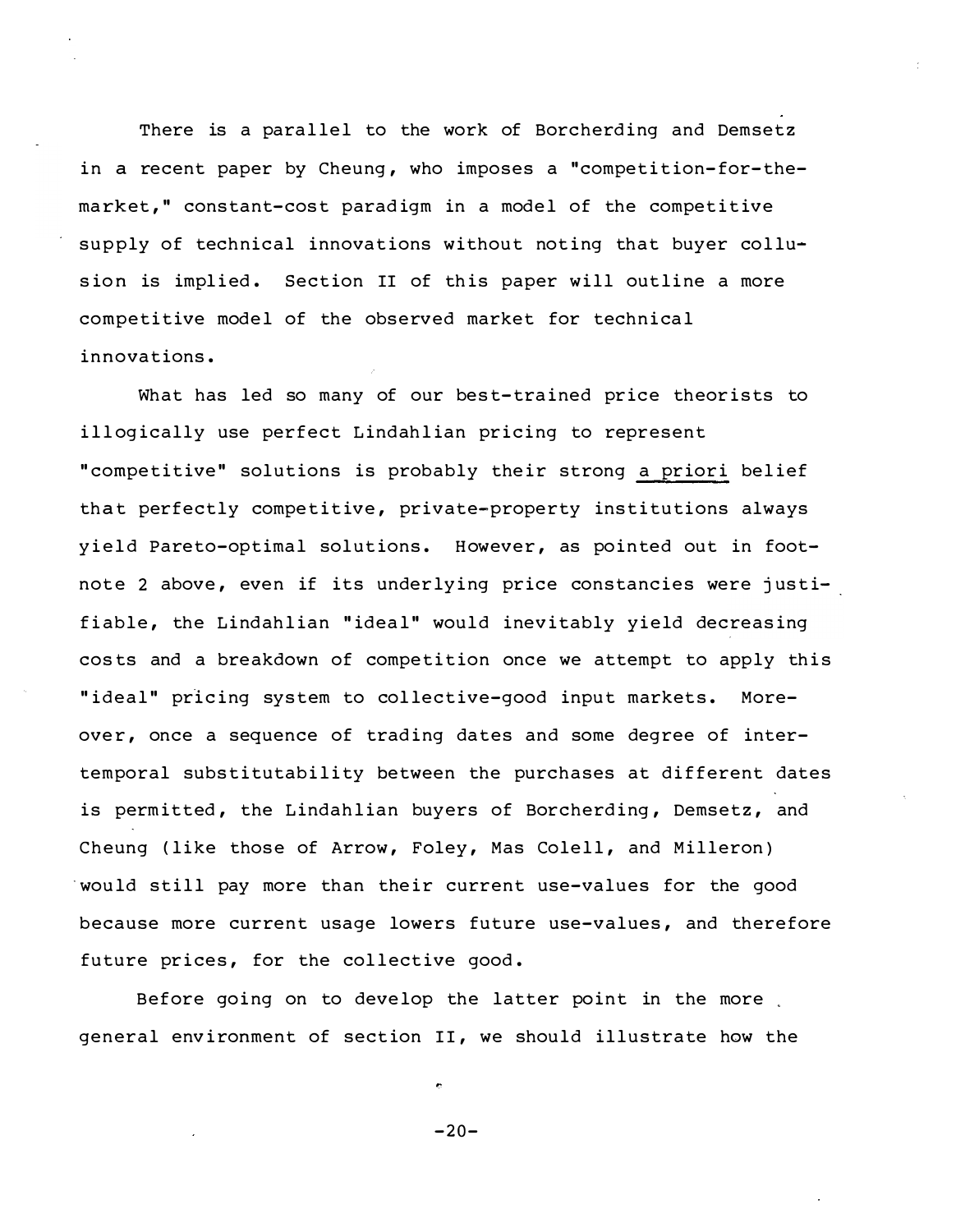central theoretical analysis developed in this section applies to a real-world collective-good market.

F. An empirical application. The industry probably best approximating the conditions employed in the above, one-period model is the actual wire-service industry. Only here do we find both perishable outputs (so that sing le-period analysis suffices) and many buyers facing individually tailored, personally discriminatory prices. Also, since most major media distributors purchase from essentially all wire services and the number of wire services is small compared to the number of these purchasers (Sobel-Emery), wire services can be expected to win each of their microeonomic bilateral monopolies with the individual media distributors. Now, corresponding to our theoretical results, almost every real-world wire service is marketed through flexible pricing rather than through long-term, fixed-price commitments. And lower demandprices via lower circulation or a greater availability of substitute news-sources commonly lower the prices that a distributor pays to a wire service (Rosewater, pp. 170-80, 328; Grambling, Morris, and Shmanske). The notable exception since the early 1900's has been the largest wire-service producer, the Associated Press (AP), which bases its prices to newspapers on a formula that fixes long-term charges independently of actual circulation and the amounts of competing wire services purchased. The AP price to a given newspaper, being based solely on an estimate of the paper's potential, rather than actual, news demand, is unique in

 $-21-$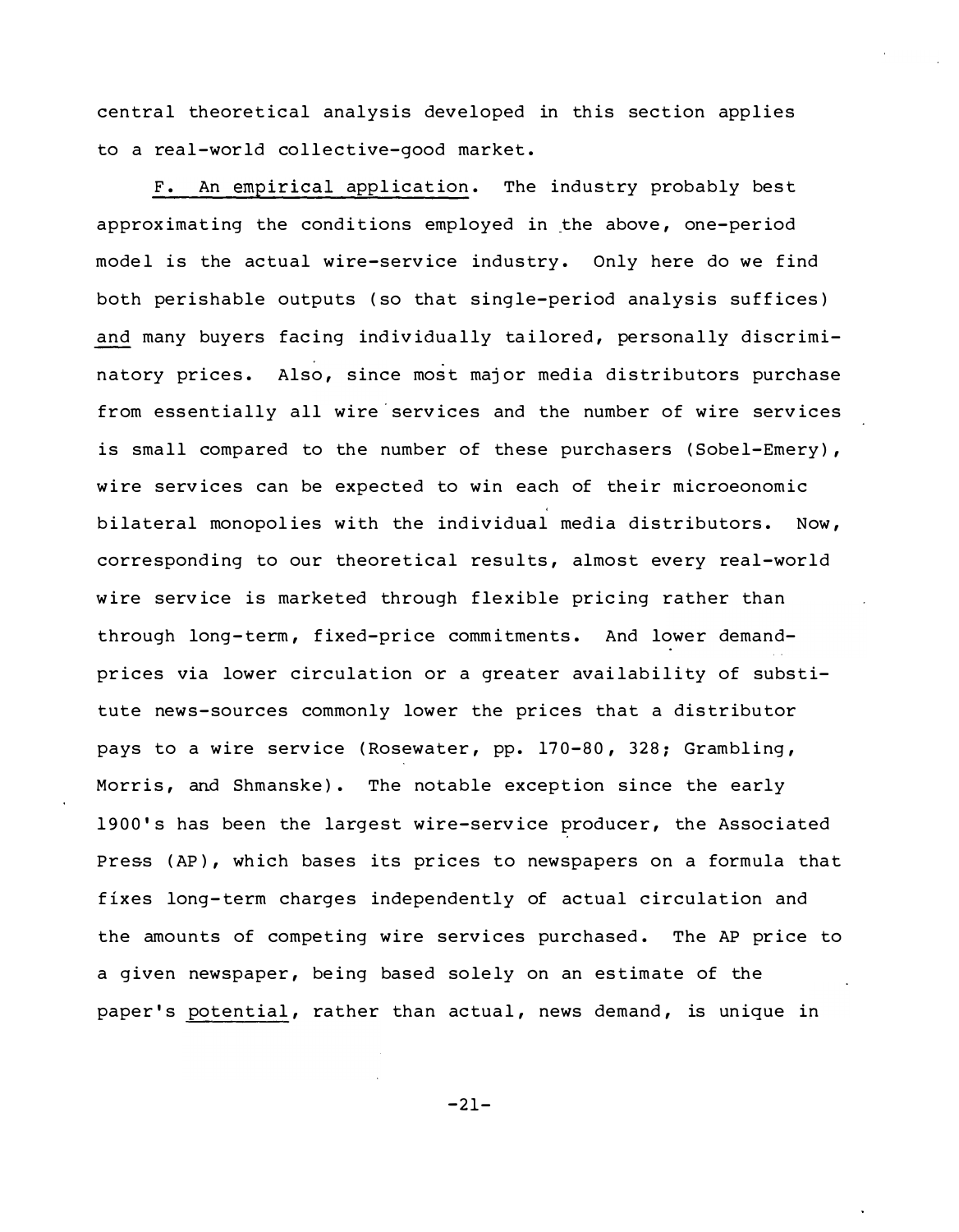not inefficiently inducing the purchasing newspaper to reduce its prior operating scale and expand its purchases of substitute newssources so as to lower its payments to the wire service. Since the AP is also unique in that it is a monopsonistic association of existing newspaper publishers, a possible explanation for these fixed-price contracts is Borcherding's prevention of my collectivegood over-valuation incentives. However, as noted above, if the buying newspapers were using a prior price commitment simply to lower the prices of related wire services, the newspapers and committing wire service would jointly benefit even more from a price function that increased as a newspapers's use of other news-sources, and therefore its circulation, increased. Other motivations must be present to explain the AP's fixed-price commitment. We have also noted that fixed-price contracts set up an artificial, anticompetitive, economy of scale. This independently benefits established newspapers by helping them to discourage entry and maintain their local monopolies. The AP's fixed-price contracts can apparently can be rationalized only by recognizing this special advantage to the established newspapers of a fixed, overhead charge for using their wire service.<sup>6</sup>

<sup>6</sup> Prior to 1945, the AP could, at some cost, collect discriminatory fees from new members and thereby partially collect for their losses in local monopoly power when admitting new, sufficientlylower-cost, members. However, since the Supreme Court decision in U.S. v. A.P., 326, U.S. 1, 1945, new members have had to be admitted on the same terms as the old ones. The rational response of the AP, a cost-sharing, nonprofit cooperative, has been to disproportionately increase its fixed fee for its relatively (footnote continued)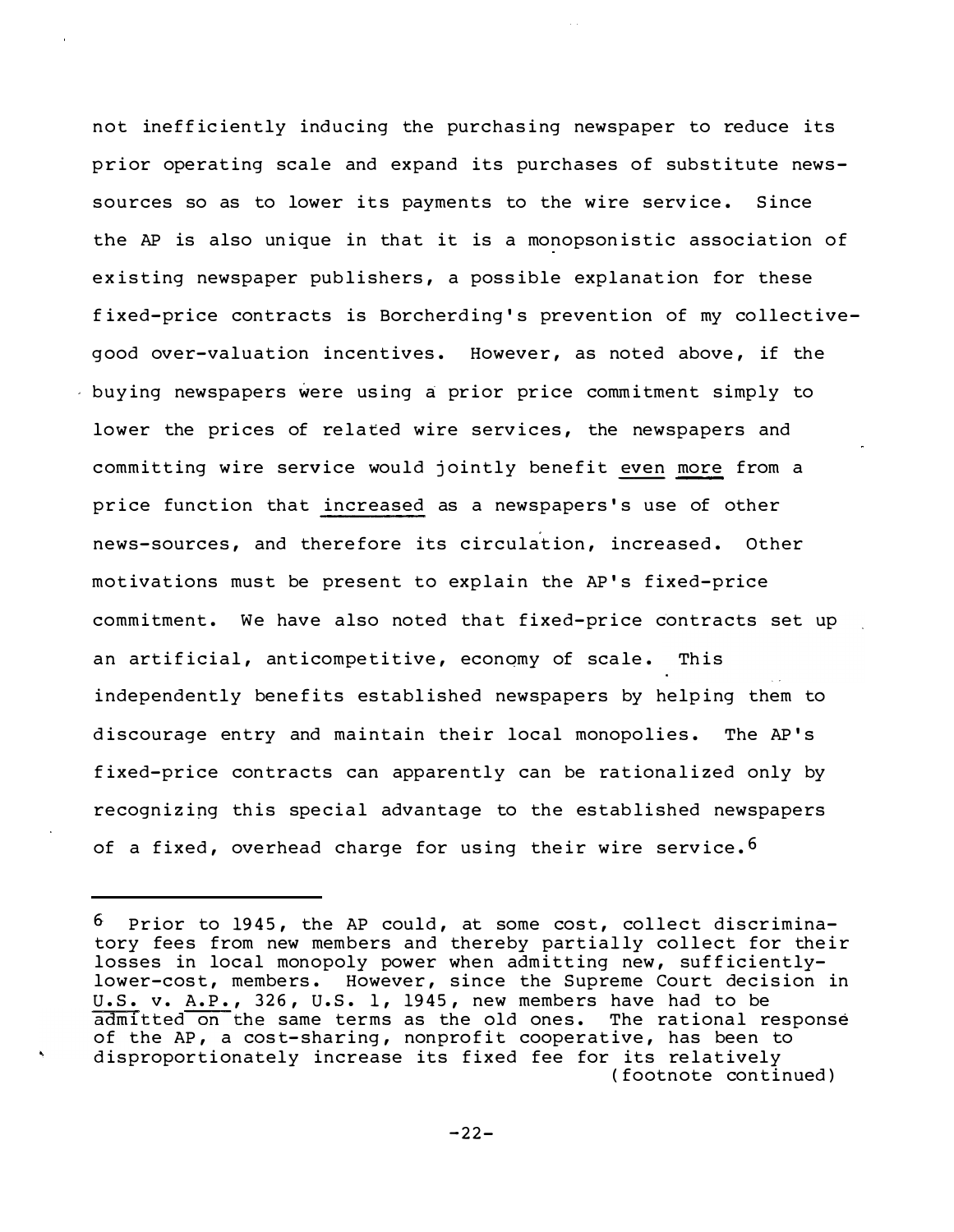Besides the historical evidence that one of the chief advantages of purchases of extra wire services is the reduction in the prices the newspaper has to pay to competing, non-AP, wire services, relatively direct overvaluation evidence exists in the form of an abnormal stockpiling of reqularly purchased, but neverused, news services by both TV broadcasters and newspapers. (See, respectively, Epstein, pp. 138 and 185, Rosewater, p. 180 and Villard.) Correspondingly, on the retail level, we find graphic evidence of a much lower use-value of an incremental TV news program relative to other programs (analyzed in Section IIC below) in the relative similarities between the concurrent news broadcasts of the various TV stations (Lemert) as well as in the abnormally high degree to which the popularity of a typical TV news program is determined by the popularity of the preceding TV program (Epstein, pp. 94-95).

#### (footnote continues)

inelastically demanded, morning news, thereby inducing local morning-news monopolies where previously they had admitted a few, sufficiently-low-cost, competitors by charging discriminatory entry fees. In effect then, ever since the development of the AP's fixed-price function in the early 1900's (Rosewater, pp. 320-27), there has been an artificially high incentive to establish locally monopolistic market structures even when more competitive structures are somewhat more efficient. Correspondingly, the dramatic post-World-War I trend toward regional newspaper monopolies (Rosse, Owen, and Dertouzos), and the post-World-War II trend toward morning monopolization, may well be the result of the above-described changes in AP pricing, as other sources of scale economies have probably been gradually diminishing due to a secularly decreasing cost of sharing overhead services (Owen).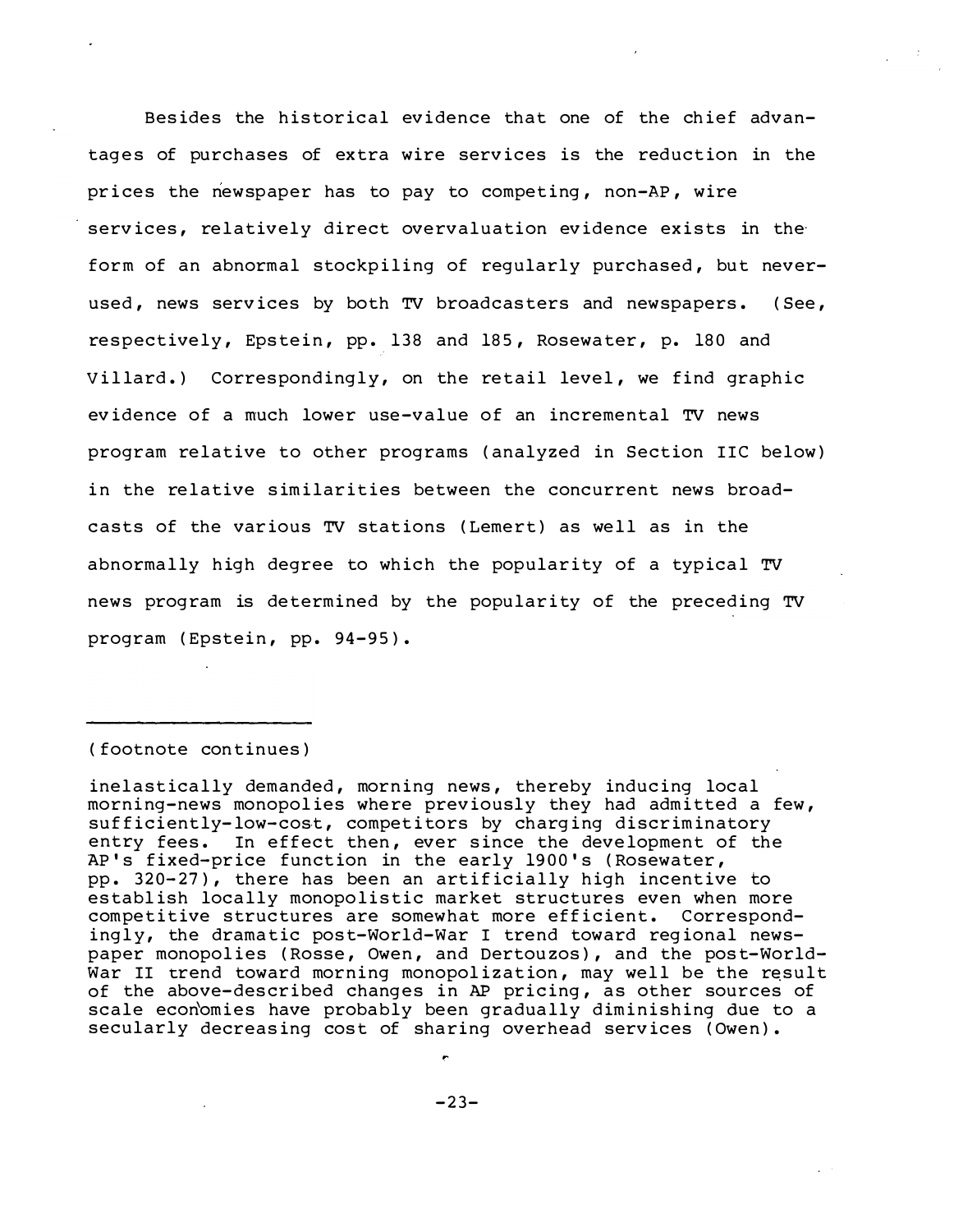#### II . GENERALIZATIONS

A. The effect of sequential, independent marketing. Suppose now that durable collective goods are marketed at substantially different points in time. Then the convenient interchangeability assumption no longer applies. All we have is a set of related collective goods sequentially marketed by independent, perfectly discriminating monopolists. A succession of technical improvements, each sold in sequence by their independent inventors to all of the firms in a given industry, would be an empirical example of th is case .

The assumption of independent, sequential marketing eliminates the competitive, offer-counteroffer interaction between the various sellers and thereby completely reverses our argument against price commitments.

Assume initially that the sucessively marketed collective goods are substitutes. Then, recalling the analysis of Section I.A., a buyer is better-off with a fixed-price commitment from a current seller in that it reduces his demand prices--and therefore his actual prices--for the outputs of other sellers. While any current seller offering a fixed-price commitment would end up worse-off under the perfectly competitive conditions described in section I.B. because of the induced counteroffers of his injured competitors, now the injured rivals, being future sellers, cannot respond with competing offers. Competitive bidding is now absent. So the current seller, being unchallanged by rival offers, can now

 $-24-$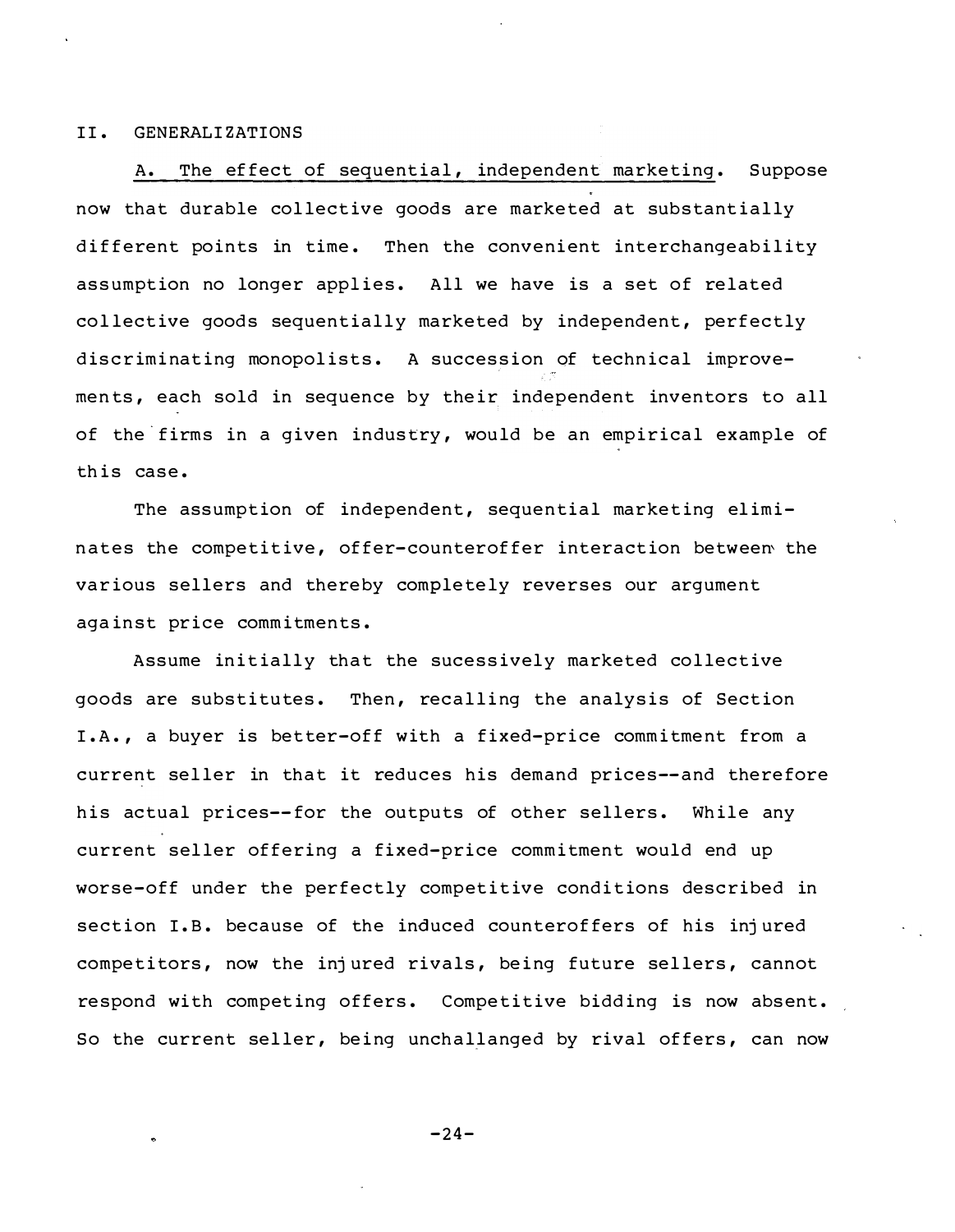receive higher prices from his buyers by offering them fixed-price commitments. Thus, permanent rights to use disembodied technical improvements are typically sold for single, current lump-sums, thereby eliminating the inefficient incentive of customers to overpurchase future substitutes in order to drive down the would-be payments to current innovators.<sup>7</sup> Although an additional improvement in the current seller's revenue is theoretically achieveable through a price function that increases with the buyer's purchases of the future technologies of others, the extra

After selling his services to one firm, an innovator may or may not find it profitable to successively sell his idea to others. Since the innovator's potential charge to the first firm's competitors would be merely an overhead cost, diffusion would significantly reduce output prices. So the first firm is willing to pay a positive price to the innovator for staying and keeping his idea from spreading. However, assume a sufficiently minor innovation or sufficiently important firm-specific factors of the competitors that the aggregate output of the competitors would exceed the output of the first firm at post-diffusion output prices even if the competitors did not employ the new technology. Then, familiar Marshallian curves tell us that it would pay the innovators to reject the offer of the first firm and, in keeping with our competitive model, diffuse the innovation.

 $7<sup>7</sup>$ While most real-world innovations are provided by salaried employees, who sell their disembodied innovation services to firms that retain, without further licensing, exclusive patent rights to their inventions, it should not be inferred that most innovations are not marketed as collective goods to many other firms. Many important innovations are diffused by having the original innovators or their associates move from firm to firm, spreading the technology by innovating around the previous patents. As the original innovators have a substantial comparative advantage at such activities, the previous patents provide them with a method of collecting close to the aggregate value of their innovation without being harrassed by duplicating imitators and without involving the firms in expensive patent-right negotiations. This contrasts with the usual, Shumpeterian, free-rider theory designed to explain the widely observed diffusion of most major innovations despite the absence of patent license agreements in marketing these innovations (Mansfield et al.).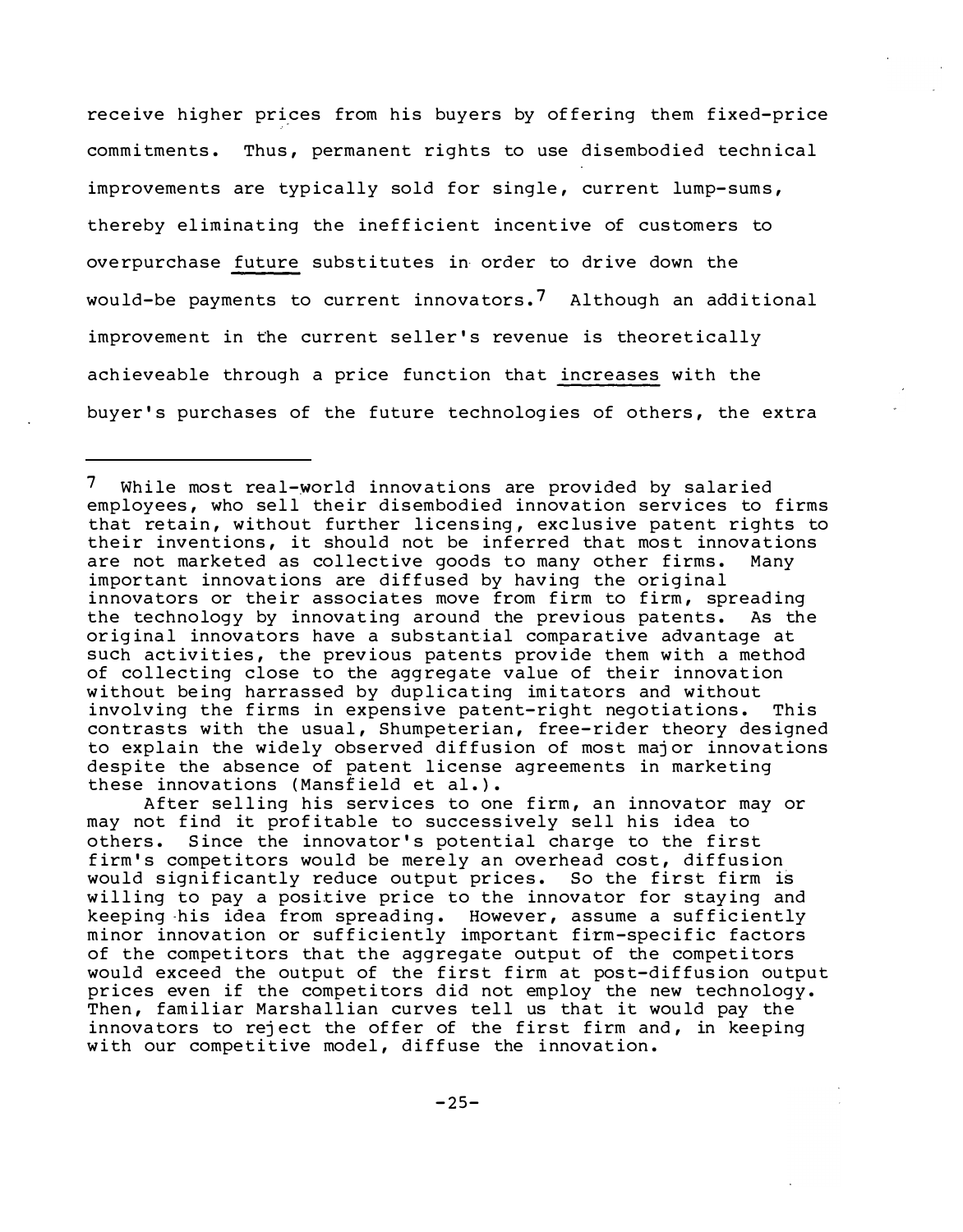transaction costs, including legal costs in view of U.S. v. United Shoe Machinery Corp. (U.S. Dist. Ct., 1953, 110 F Supp. 295), of such a monopolizing contract evidently seldom justify the return in the case of disembodied innovations. Moreover, the extra transaction costs of imperfectly monopolizing, legal substitutes-e.g., contracts tying royalties to the gross outputs of the buying firms--are also evidently prohibitive for most disembodied innovations.

The overvaluation of currently produced, substitutable collective-goods remains despite the presence of fixed-price commitments. The current producer-seller is still able to sell at a real price in excess of the buyer's real use-value of his product because having an extra current unit of the good will lower the buyer's future use-values, and thereby lower his future purchase prices, from all future sellers of substitutable collective goods. The same is true for the second seller, except that the first seller has already made his deal, so that this particular price is not reduced. This continues until the last seller, if one exists, just receives the buyer's real use-values for the good. Thus, the firms to which any innovator sells are willing to pay too much for his innovation to the extent that having it lowers the sum of the prices that they will have to pay to subsequent innovators. This is perhaps empirically evinced by the observed buildup of unused patent inventories to the point that the observed excess capacity of unused patent rights is ordinarily

 $-26-$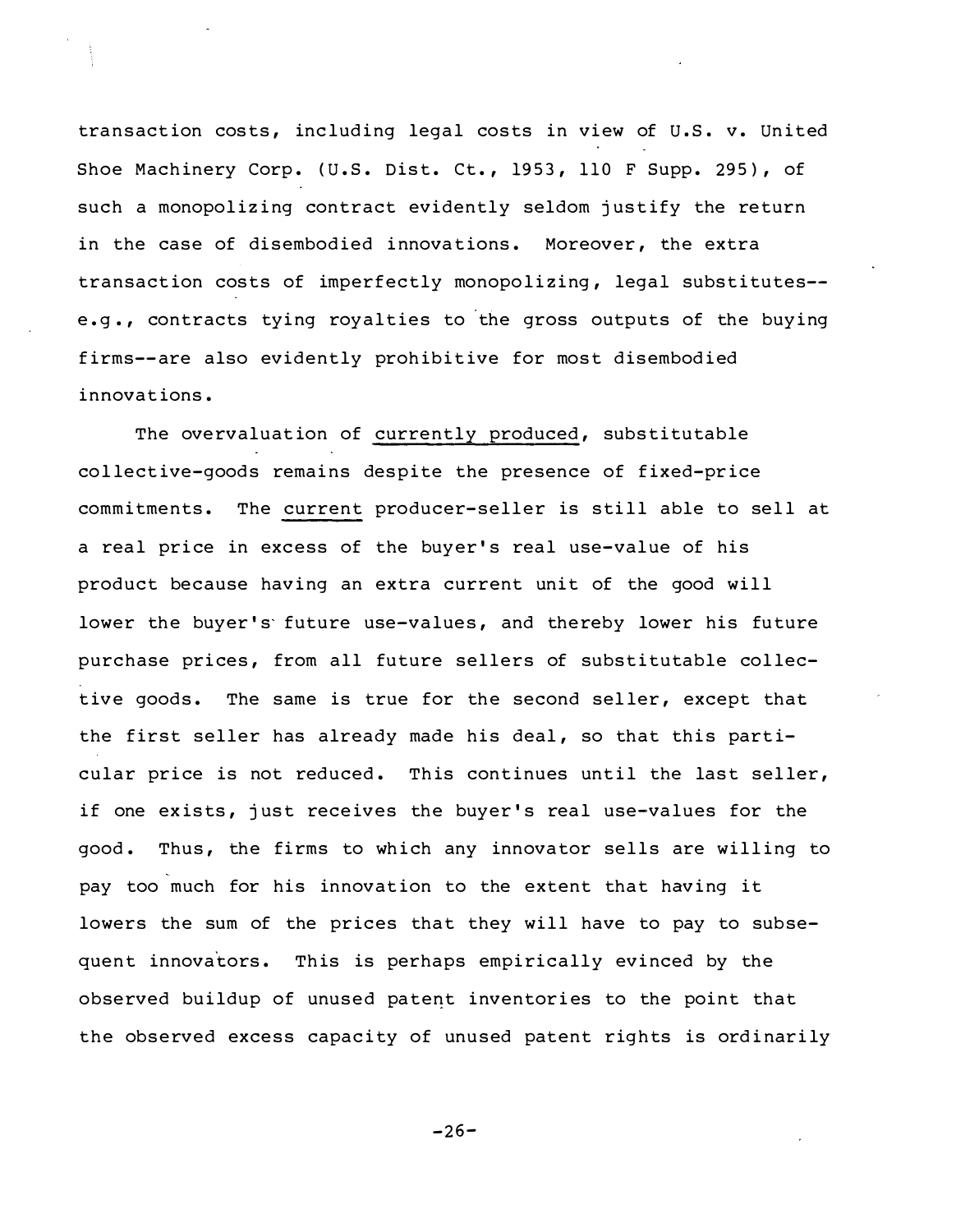many times larger than the excess capacity of other inputs ( Gharrity) .

When the successively marketed collective goods are complements rather than substitutes, a buyer's current purchase of a fixed-price collective good will increase the prices he will have to pay to the suppliers of future, complementary collective goods. The buyer will, of course, pass on the future, pecuniary loss to the current seller, resulting in a tendency to undervalue currently produced complements to expected, future, collectivegood outputs. However, the complex-contracting argument for fixed-price commitments does not extend to complements because fixed-price commitments from the current seller would generally induce buyers to pay higher prices to the future sellers of complements than they would without such a commitment. That is, since the noncommitted prices of the future services of a currently marketed, durable good would generally rise on the sale of later-marketed complements, a fixed-price commitment would generally rob the current buyer and seller of their implicit tax on the sales of future sellers. Nevertheless, a variable-price commitment serving to increase prices with the introduction of future complements, a commitment which ideally would give the initial traders the entire potential surplus from the sequence of collective-good outputs, remains privately superior to a variable, noncommitted price, which would now induce even higher future

 $-27-$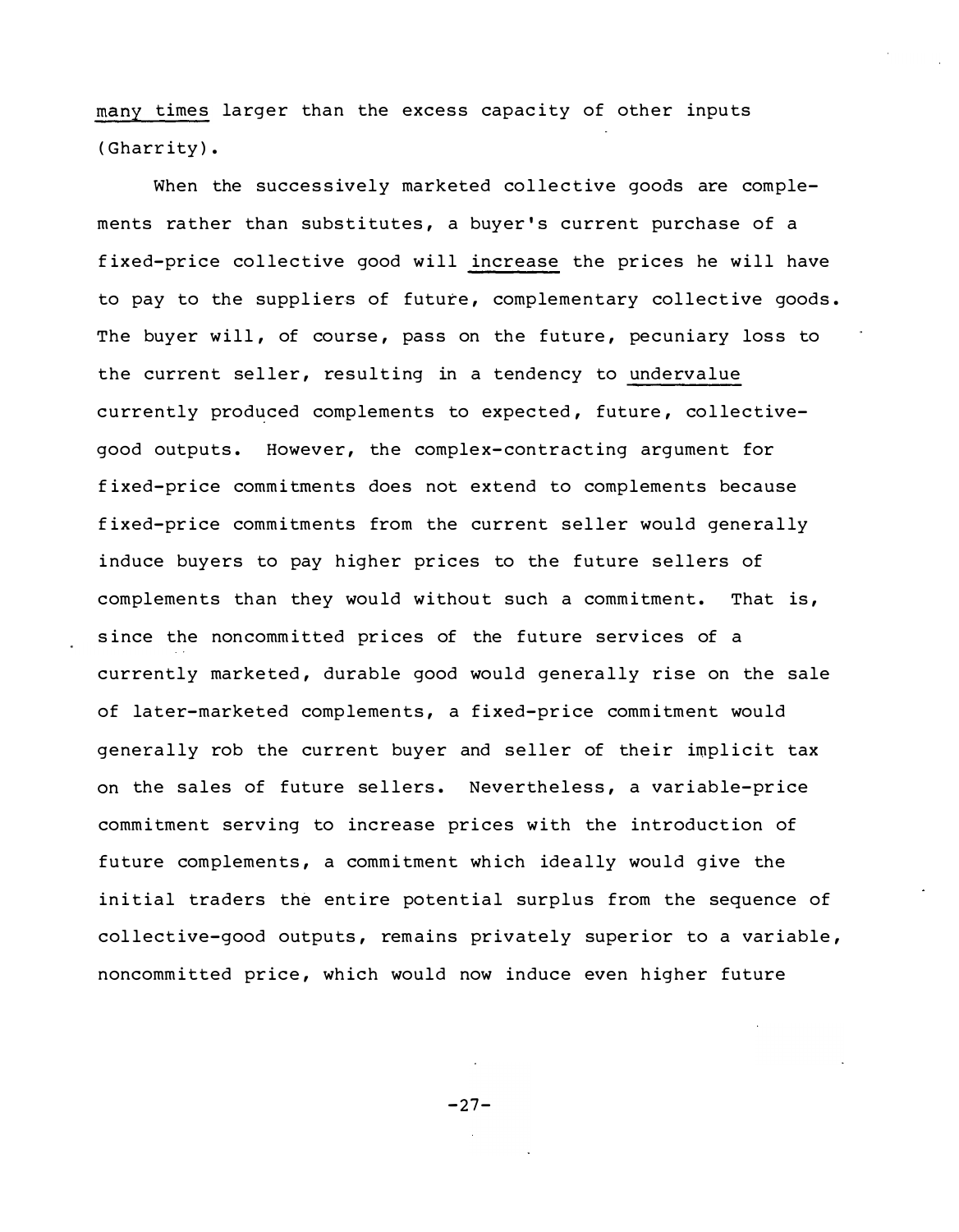transaction costs because of the prospective multilateral bargaining problem arising under complementarity in the absence of a prior price commitment. Empirically, near-term, future complementarities occur mainly when the primary innovation must be embodied in new, durable, capital equipment. For such innovations, substitute innovations in the near future will not immedi-(substitute innovations serve only to hasten the obsolescence of the original machine) while complementary innovations (in the ately lower the marginal physical product of the initial idea form of improvements on the original machine) will immediately raise the productivity of the initial idea. Correspondingly, for innovations embodied in new capital equipment, we commonly observe, rather than fixed-price commitments, patent license agreements in which royalty payments vary directly with the gross outputs of the new machinery. Contract payments thus, appropriately, increase as future improvements come along to increase the marginal product of the original idea, thereby serving the originally contracting parties by suitably lowering the expected prices that the buyer must pay to subsequent innovators.  $8$  And, as

 $^8$  Innovators unable to costlessly convince customers of the usefulness of their inventions might also want to offer contracts making their royalty incomes dependent upon their customers' utilization rates in order to partially guarantee their technoglogies. Such inventors might want to offer such contracts even when future inventions are expected to be net substitutes for the technologies. Standard historical examples tied purchases of ordinary salt to patented salt machines, ink to patented mimeograph machines, motion picture film to patented cameras and computer cards to patented computers (Areeda). The usual rationale given ( footnote cont inued )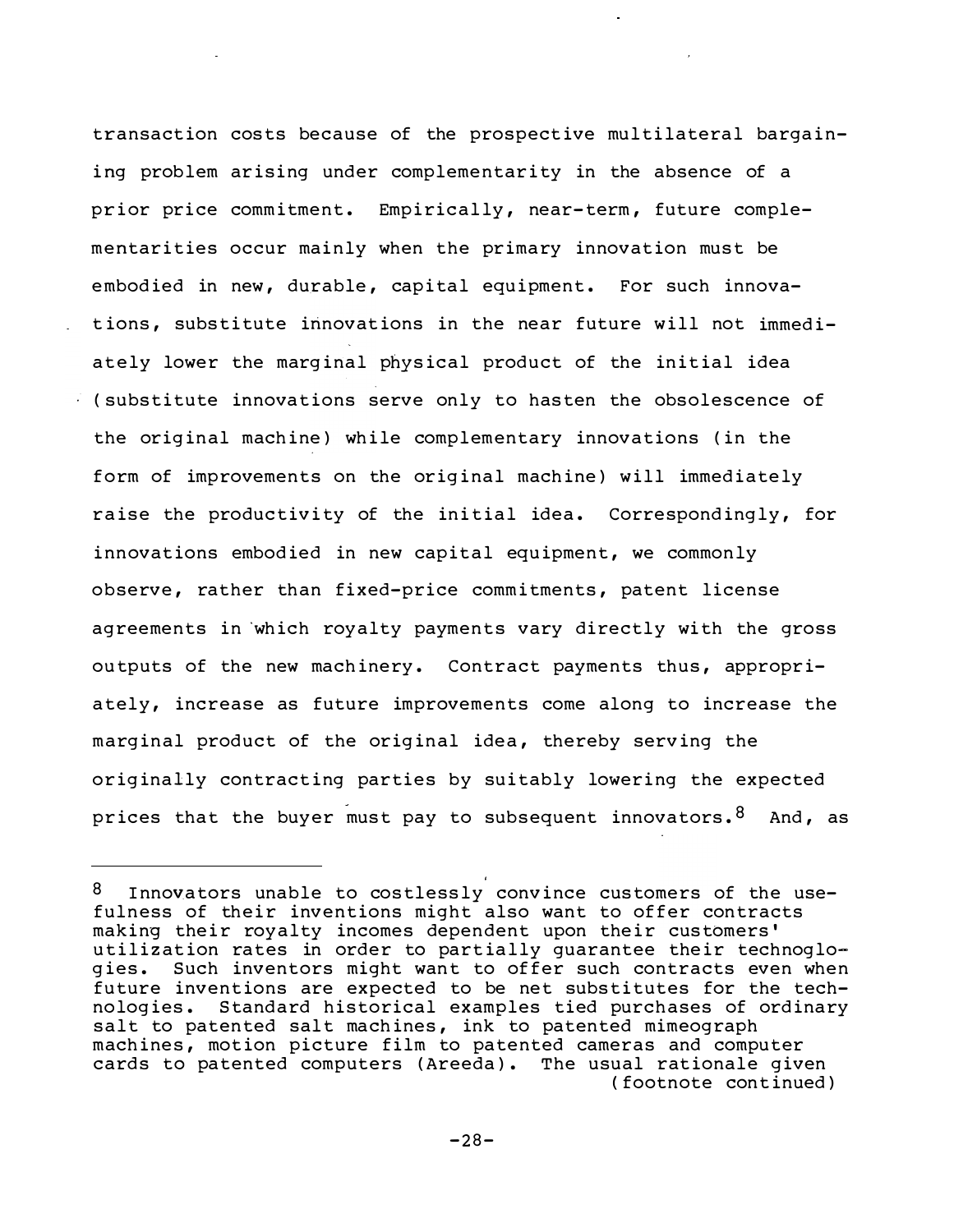obsolescence nears and the productivity of the entire technology falls, royalty rates should fall, an effect reflected in the near-universality of regressive royalty rates (Joelson). Since each subsequent innovator in a sequence of complementary innovations has his product taxed by the initial innovator under these imperfectly monopolistic, royalty-as-a-percentage-of-output, contracts, an undervaluation of some (viz., future) collectivegood complements again appears. (The more complex issue of the efficiency of the valuation of initial complements is considered in the next subsection.) An obvious policy to prevent wholesale undervaluations of groups of subsequently produced, complementary collective goods is to suspend the antitrust laws and allow patent-pooling among the owners of the complementary patents.

(footnote continues)

for these "tie-in" sales (Burstein) is that they "meter" demand and hence facilitate price discrimination. However, without the inventor-incentive problem, tying royalties to total buyer outputs rather than complementary inputs would provide a privately superior, metered, pricing system in that the prices paid to future innovators of substitutes as well as complements would be reduced under these alternative contracts.

Under Section 3 of the Clayton Act, the above, "tie-in" sales The rationale offered here, of course, is that are illegal. tie-in sales contracts intensify the incentive to overproduce substitutable collective goods while the alternative contracts-which set royalties equal to fixed percentages of total outputs-appropriately reduce the incentives of potential inventors of substitute technologies but not of potential inventors of complementary technologies.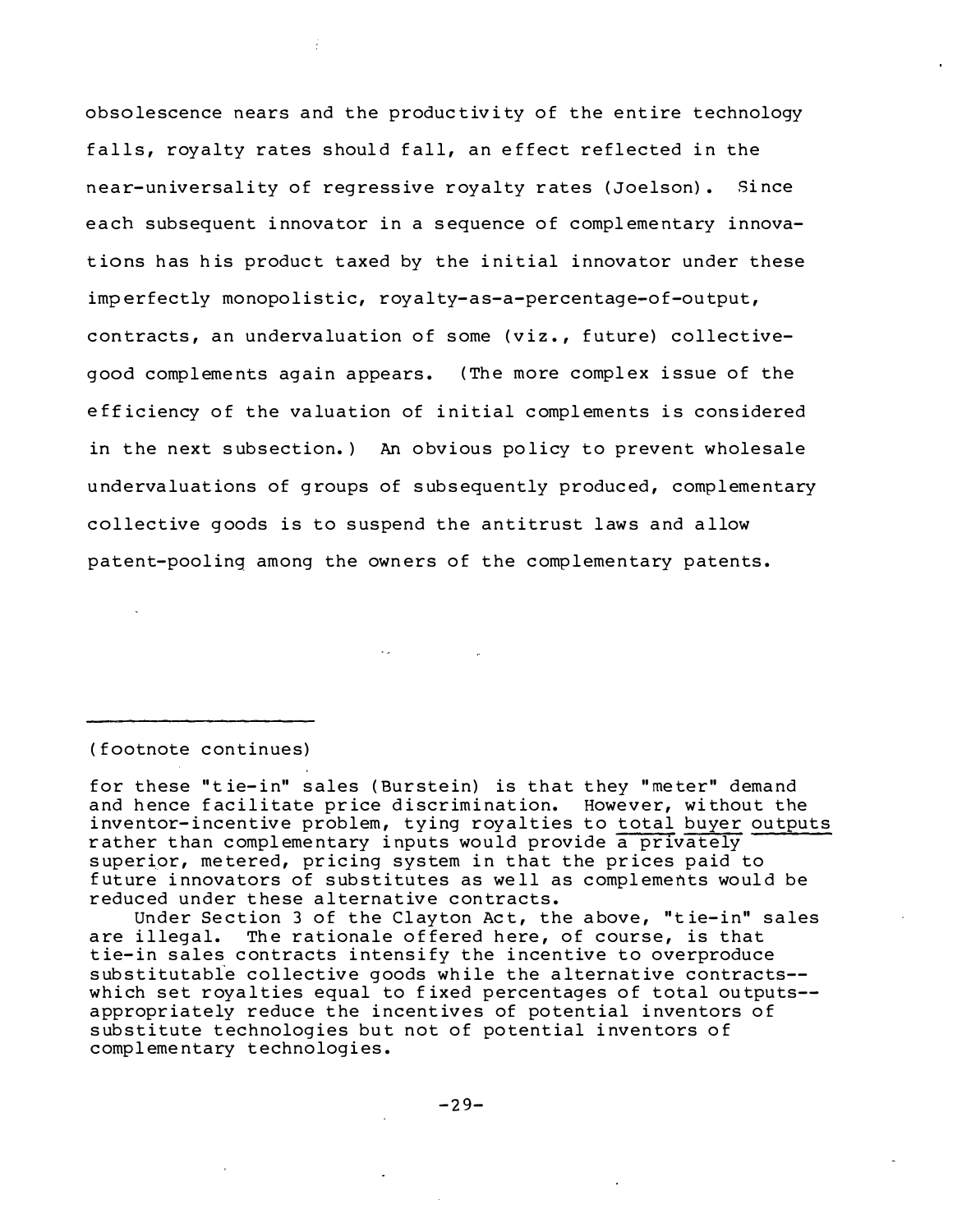Such a policy is actually observed in the United States (Ellis).<sup>9</sup> (Unfortunately, the antitrust exemption is often extended to users of the technologies, whose collective incentive to improve is insignificant because of their competitive output interaction and who correspondingly write cross-licensing contracts containing clauses that force the parties to freely share their improvements with other members of the pool, thereby all but eliminating each firm's individual incentive to improve the initial technology.)

Regardless of the complementarity or substitutability relationship between successive innovations, firms will underpurchase ordinary private-good-inputs to the extent that additional quantities of such inputs increase the sum of the prices that the

<sup>9</sup> Besides patent pooling for complementary innovations, there is a second kind of collusive interaction between innovators that is frequently observed and seldom discouraged by Government antimonopoly policy: Innovating firms will often "stake out" an area of research or development and punish would-be competitors by a predatory "raiding" of their companies for top technical personnel to prevent competition in the same line of research or development. While such commitments to respond to the actions of others are of the same logical form as collusive contracts, they deal only with current and near-future interactions among small subsets of the set of all innovators, and the welfare implications of such collusive-reaction commitments are much different than for private goods. In the absence of such commitments, because there are no governmentally preassigned rights to produce prespecified types of innovations in the real world and rights to an idea are obtained by producing it before anyone else does, there would be an inefficient "rush-to-invent" (Barzel) and duplication of research effort under simultaneous, Nash-Cournot, innovator interactions. By allowing innovators to stake out certain research areas with predatory reaction functions, the Government allows for the removal of the substantial inventor losses from their jointly excessive impatience in the development of an idea. That is, such cooperative behavior serves to efficiently establish property rights to innovations in given sub-fields and thereby permits us to use our above, property-rights models.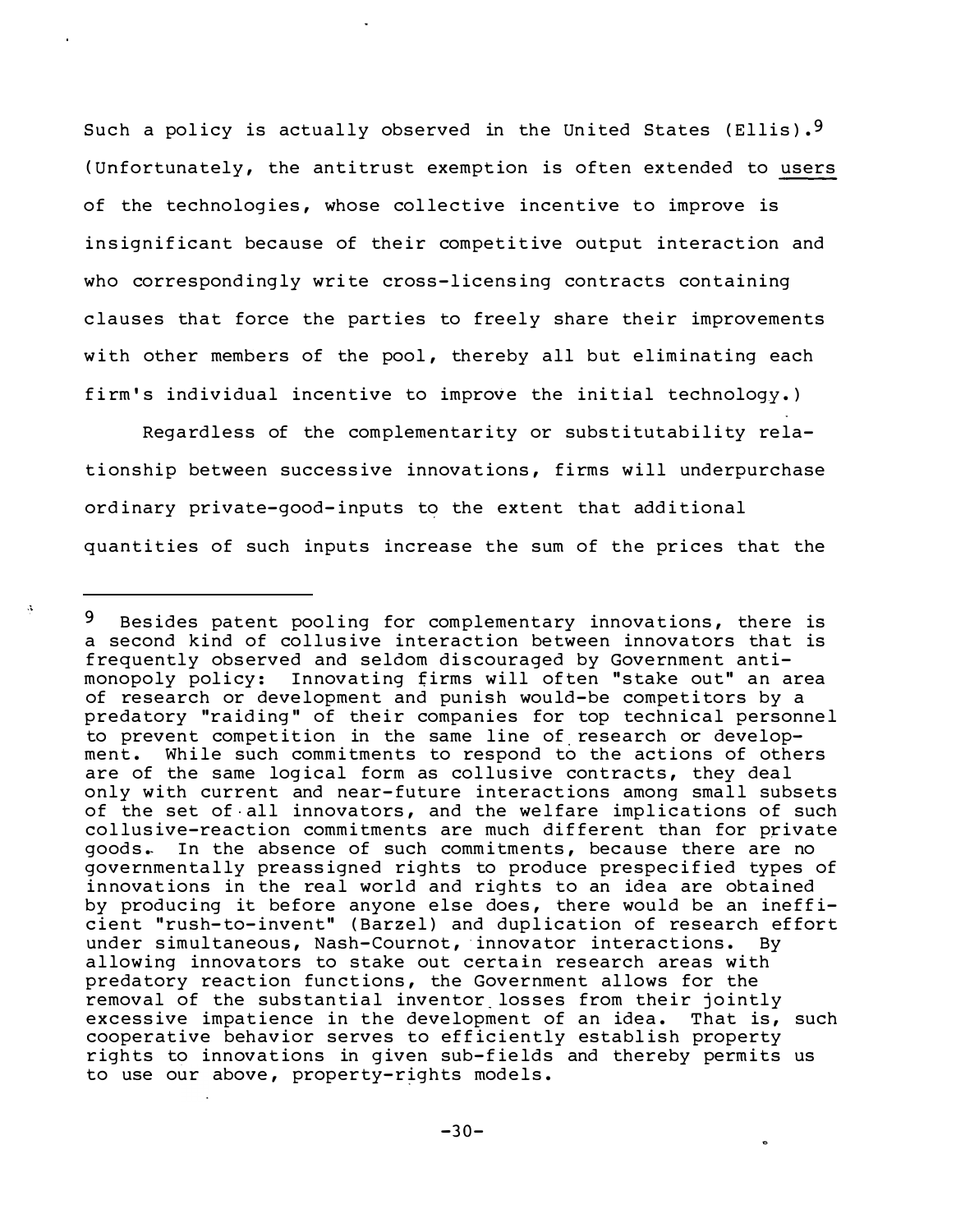firms will have to pay for future innovations. (The strict dominance of complementarity between private- and collective-good inputs under neoclassical production conditions is shown in Thompson 1968, Part II.) Aggregative time-series evidence for the resulting, theoretically unambiguous excess of social over private marginal products of private-good inputs is developed elsewhere (Thompson, 1975).

B. Replacing the Cournot assumption. We have, mainly for analytical convenience, been retaining our original, Cournot-onoutputs assumption that no current seller's output affects the outputs of future sellers. This is not particularly reasonable. A current seller's output, by altering the demand curves and prices charged by future producer-sellers, generally will alter the outputs of these future sellers. Replacing the Cournot-onoutputs assumption with a more appropriate, Stackelberg-onoutputs, assumption, we now allow current producer-sellers to recognize their effects on the outputs of succeeding producersellers. The interaction is still noncooperative in that it still excludes commitments contingent on the behavior of others. Each successive producer merely picks an output that maximizes his profit, given the previously produced outputs and the predictable, similarly selected, subsequent output choices of future producers.<sup>10</sup> Now, when a current collective-good producer expands his

<sup>10</sup> That a Stackelberg-on-output interaction in an all-privategoods economy yields competitive-type results while an interaction permitting the communication of committed reactions to the outputs of others leads to a cooperative-type result (monopoly) is demonstrated in Thompson-Faith (1979).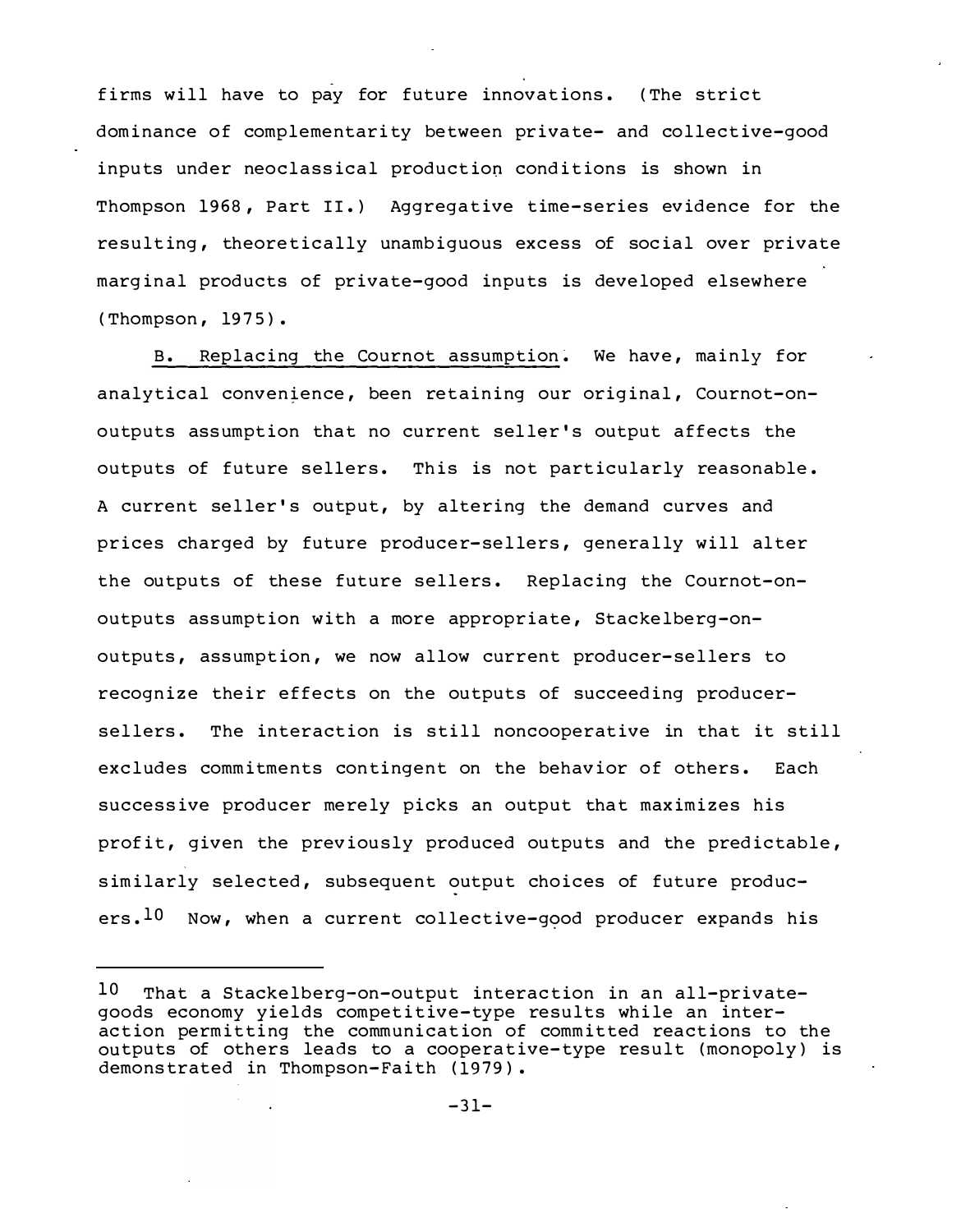output, he realizes that the demand decrease for future collective-good substitutes will generate lower outputs of these substitutes. While this cushions the induced fall in the prices of future collective-good substitutes and thereby reduces the redistributive, future-price-reduction component of each buyer's current demand price, it simultaneously creates a positive, redistributive, future-quantity-change, component! For the induced output decreases of future substitutes increases the values of his current output to his existing customers. The reduction in the redistributional, future-price-benefit component of the demand for the current producer's output is approximately offset by the new, redistributional component of current demand stemming from the induced reduction in the outputs of future producers of substitutes. So the more appropriate, Stackelberg-on-outputs, assumption leads to the same qualitative results as the simplifying Cournot assumption when the successively produced collective goods are substitutes.

However, when the successively produced collective goods are complements, the increases in outputs of future complements induced by an expanding current producer will serve to increase the demand prices for his currently produced collective good and therefore to work against his undervaluation incentive based upon the positive effect of his expansion on his buyers' prices for  $\cdot$ future collective goods. In effect, the investment coordination afforded by sequential, perfect-information, Stackelberg interaction eliminates the severe underinvestment trap possible under

 $-32-$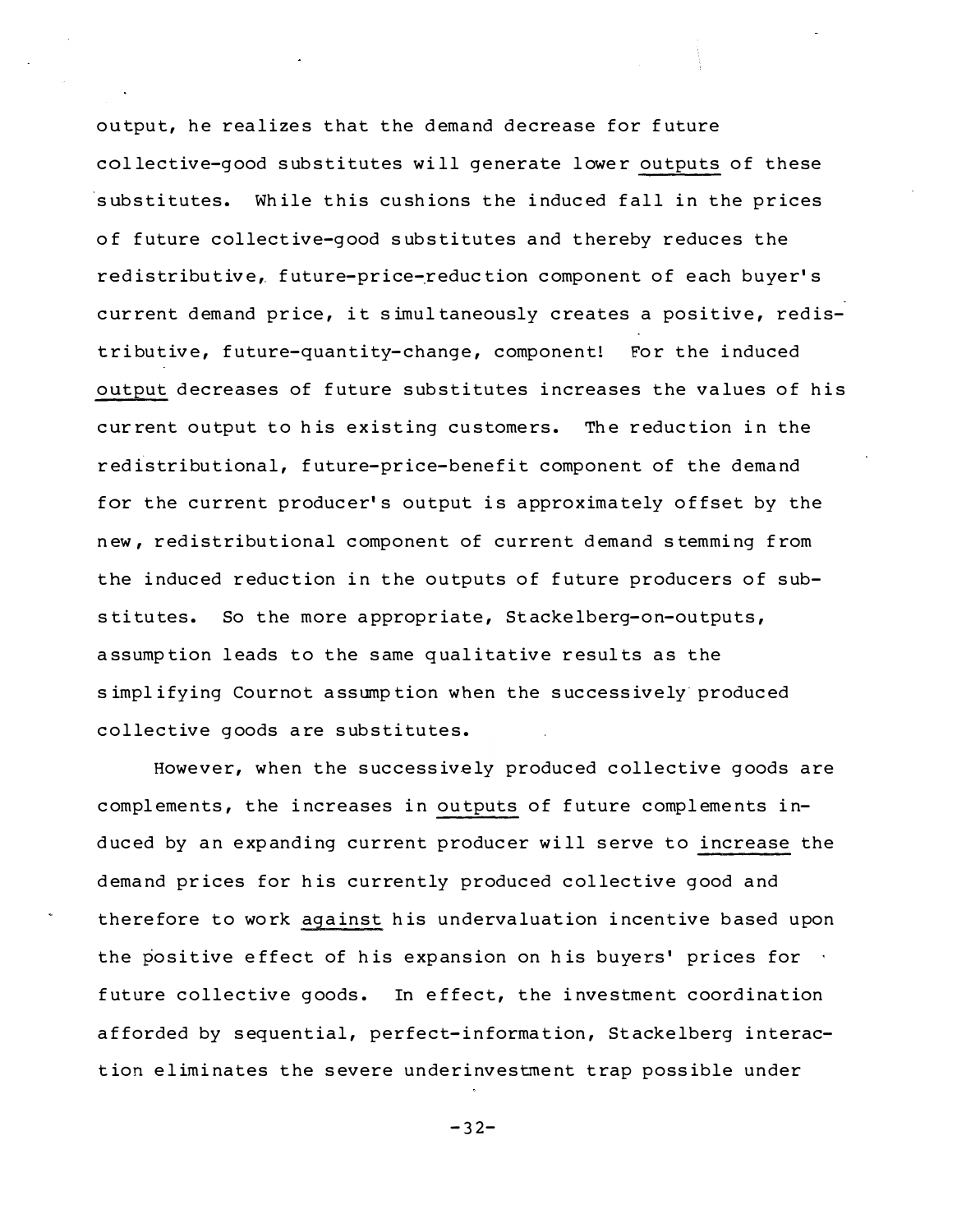the uncoordinated, simultaneous investment decisions of a Cournot interaction. A roughly optimal innovation policy thus subsidizes the initial innovation in a sequence of complements only as it does net unrelated innovations: Viz., the optimal policy subsidizes these innovations only to compensate for various nonappropriabilities, such as those implied by limited producer information or bargaining power or by Government-imposed restrictions on patent lives.

Finally, such policies, while working toward the marginal productivity pricing of collective-good inputs, still fail to cure the net undervaluation of private-good inputs. Buying firms still have an unambiguous incentive to shrink their capital stocks so as to reduce the marginal productivities, and hence prices, of future innovations to their firms. Heavy investment subsidies to industries with rapid prospective innovation rates (i.e., the policies of "Atari Mercantilism") are therefore still required for a Pareto optimum.

c. Bertrand interact ion . A pure form of the above internalization of benefits from inducing changes in the marketed quantities of other collective-good sellers occurs when sellers cannot adjust their prices at all in responding to another ' seller's expansion decision. This Bertrand-type interaction occurs (as pointed out in section I.C.) when one seller cannot observe the others' prices in the relevant market period. Here, following the analysis of the above subsection, there is an overvaluation of both complementary and substitutable collective goods

 $-33-$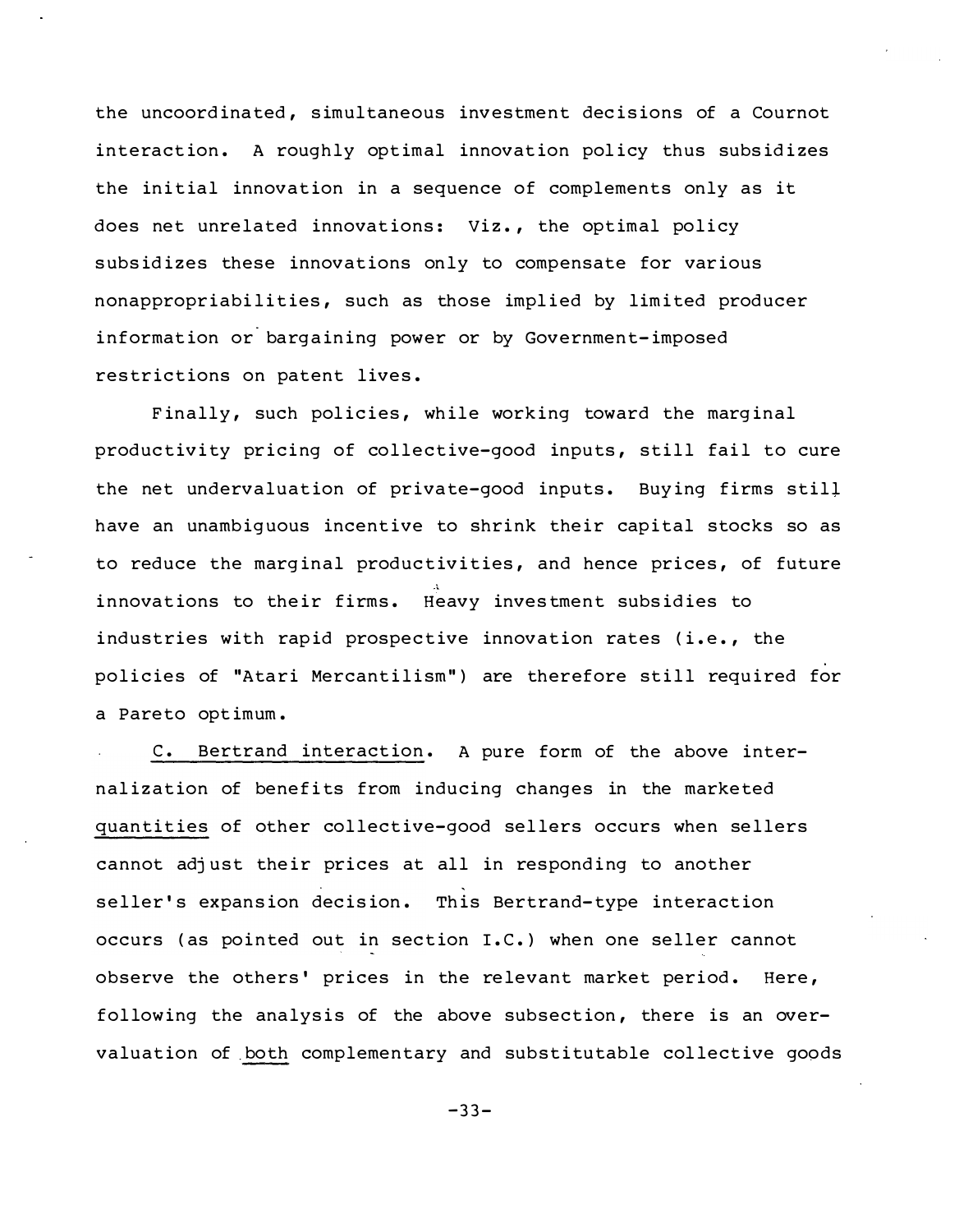in that an expanding collective-good producer can charge higher prices both because he induces the sales of future complements to expand and the sales of future substitutes to contract. Il

A fairly realistic example of this Bertrand-type interaction occurs in the retail marketing of mass-media outputs by competing broadcasters. Owing to the the large numbers of final information consumers in the various broadcasting markets, these retail distribution specialists, who buy, package, and resell the basic product, rather than attempting to tailor prices to the individual demand prices of particular consumers, employ imperfectly discriminatory pricing formulas in which each consumer is presented with fixed, parametric prices.  $12$  The inevitable imperfection of

<sup>11</sup> While this unambiquous overvaluation incentive, a formal proof of which will be sent on request, has apparently gone unnoticed in the empirically oriented literature on imperfectly marketed collective goods, the empirical examples discussed below concentrate on the case of substitute collective goods because the Bertrand assumption is only an approximation and the overvaluation-ofcomplements result does not extend to the Stackelberg or Cournot cases.

 $12$ Although purely pecuniary pricing (e.g., pay TV) is sometimes observed, advertising is the predominant technique for pricing these collective goods. Since wealthier consumers typically have<br>higher demand prices for the distributor's collective good and have correspondingly higher time-costs, advertising achieves a discriminatory system of consumer charges. To allow the distributors to collect benefits in proportion to the charges, we assume that wealthier consumers make correspondingly more valuable advertising targets. Then, once the distributor has chosen his optimal mix between advertising and direct, equally discriminatory, pecuniary pricing, the last dollar of time costs imposed on (footnote continued)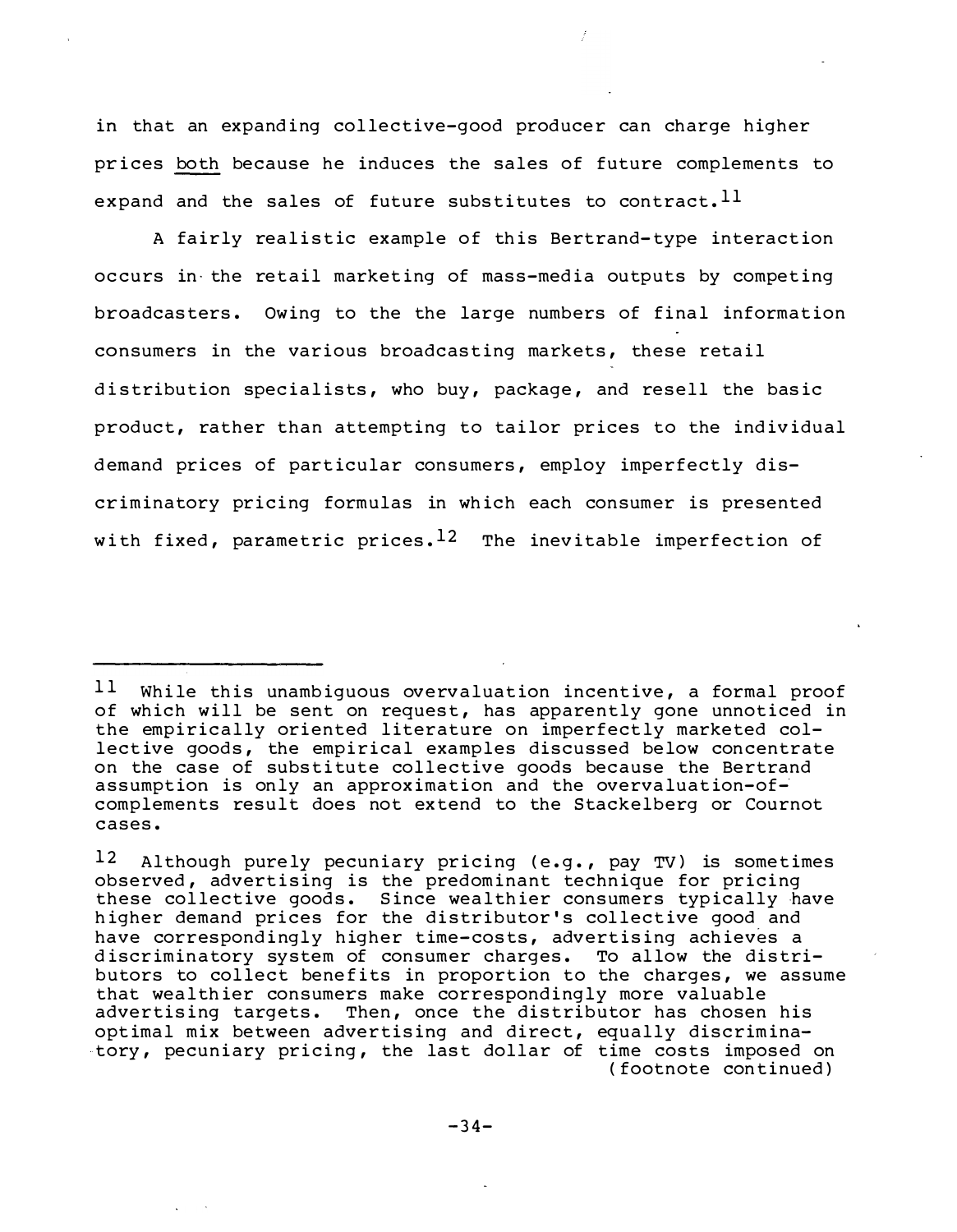these fixed-price schedules leads to the familiar artificial exclusion of many potential buyers of a given seller's output and an underpricing to all but the marginal customers of any given seller (Brito-Oakland). Since all but the marginal customers of a given broadcaster's rivals pay less than their demand prices, an output expansion by this broadcaster will not induce any of his several rivals to substantially lower their prices. For the rivals will still be able to sell their individual outputs to almost all of their previous customers if they merely maintain their prices and surrender their marginal customers. The resulting tendency toward passive, Bertrand-type, price responses is reinforced by the difficulty that broadcasters face in attempting to distinguish reductions in their sales due to changes in the public's volatile preferences between programs from reductions due to the relatively minor, not directly observable, alterations in

#### (footnote continues)

a viewer generates the same revenue as a direct-dollar charge--a dollar. To make marginal advertising socially equivalent to pecuniary charges, we also assume that the only effect of advertising on consumers is to increase their utilities for, and correspondingly their prices of, the products of the advertiser. An additional dollar of time costs imposed on a viewer then gives him a dollar's increase in utility from consumption, and there is no net effect on his utility other than through his transfer of a dollar to the advertiser.

The fact that advertising is used so extensively to collect for the provision of collective consumer goods but almost never to collect for the provision of private goods indicates that advertising is, in fact, substantially discriminatory. The fact that nondiscriminatory pecuniary pricing is also sometimes observed in marketing collective consumer goods indicates that advertising is a highly imperfect collection device.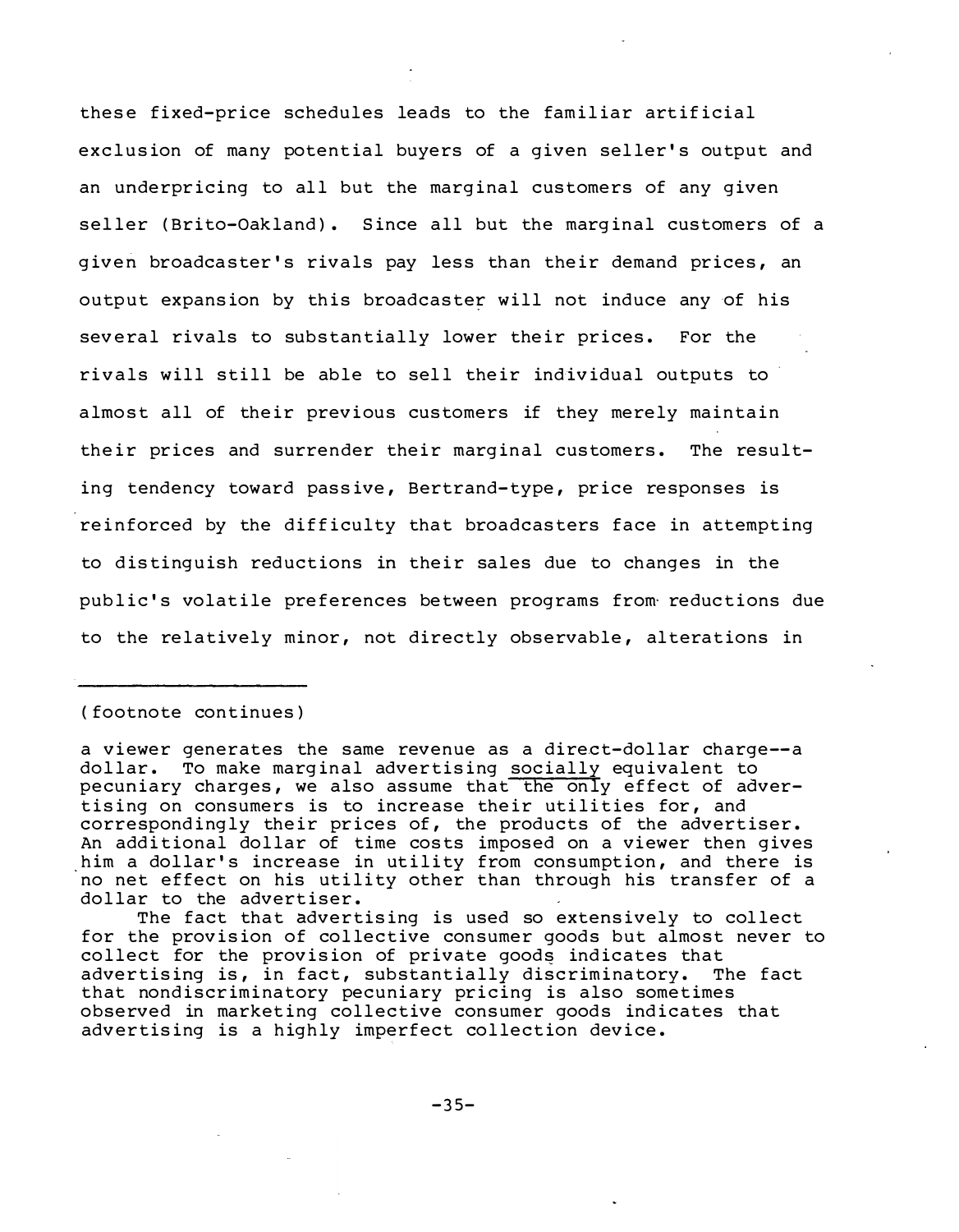the prices or qualities of rival programs. In fact, we commonly observe very popular and unpopular radio and TV programs imposing similar advertising costs on their audiences; the improvement of a radio or TV program typically leads to a substantial contraction in the quantities purchased of substitutes (Steiner, Owen et al.). In private-good markets, it is strictly efficiency-enhancing to have firms respond to the expansions of their rivals by maintaining their prices and qualities, while absorbing simple reductions in their quantities sold. If Ford produced one fewer car whenever GM produced one more, making GM a price-taker, the social value of GM's supplying another car would be Ford's marginal resource cost of producing a car, a number equaling the price of a car as long as GM similarly contracted when Ford expanded. The social value of GM's production then equals its private value. Bertrand interaction for private goods represents a socially efficient, purely competitive interaction. But when CBS surrenders some audience to a quality-expanding NBC without cutting its effective program price, no resources are freed to society. And while the social value of NBC's improvement may be insignificant, its private value, being equal to the revenues received from its new audience, is not insignificant. Thus, as in the previous subsection, there is an excess of private-over-social value of a collective-good-supplier's expansion to the extent that the expansion reduces the quantities sold by fixed-price competitors, the corresponding sales declines now representing an internalized

 $-36-$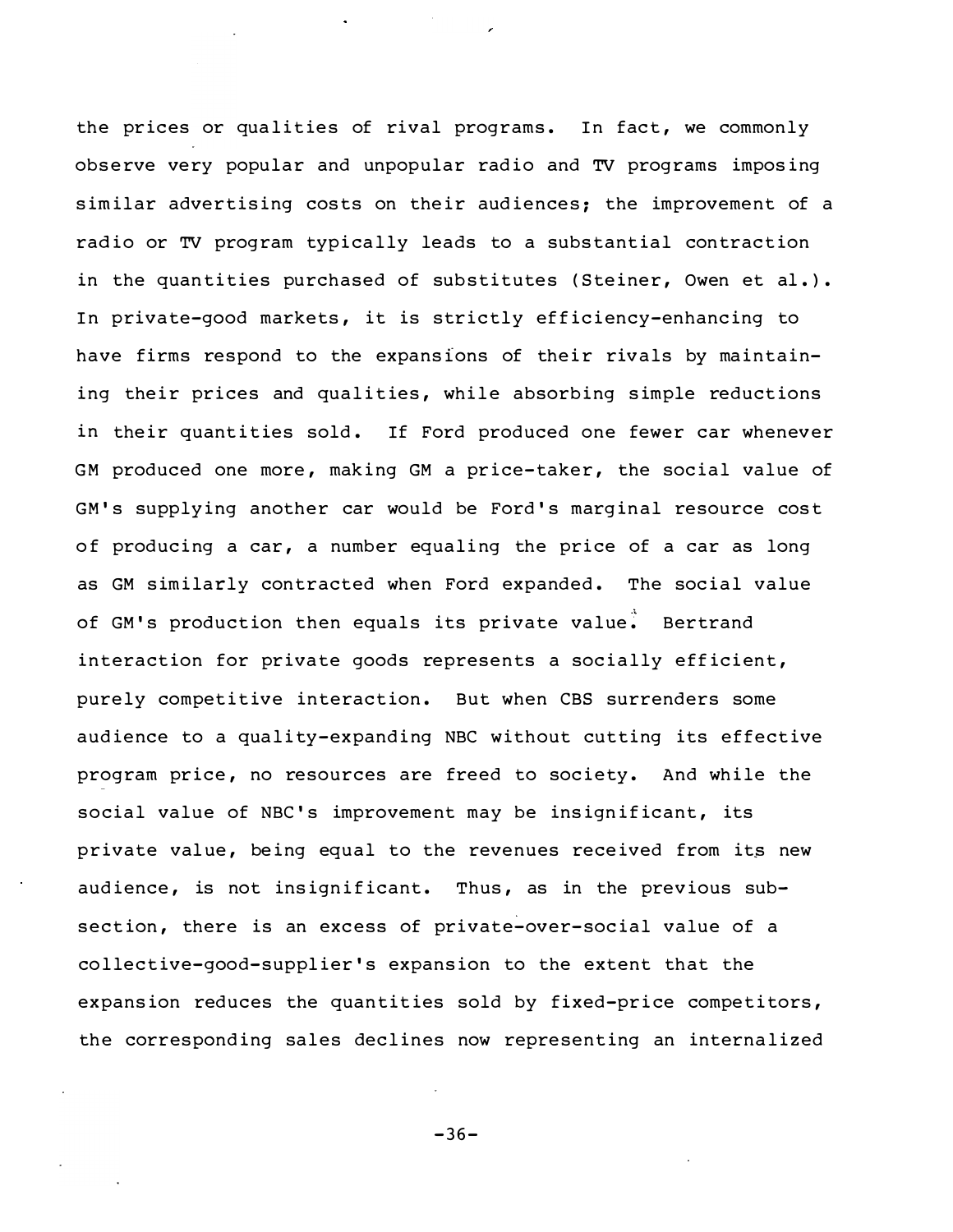redistribution away from the shrinking competitors with no matching savings in society's resources.

Since quality-expanding broadcasters may well be unable to collect the total values of their improvements from their intramarginal customers, a tax on the outputs of established broadcasters is not unambiquously justified. Nevertheless, collective-good substitutes are again overvalued relative to unrelated collective goods. And again the misevaluation occurs because buyers, and therefore sellers, internalize a purely pecuniary transfer away from sellers of other, existing outputs. This implies, of course, the widely publicized "vast wasteland" of highly substitutable programs relative to unique, unrelated programs (Steiner, Owen et. al., and Noll et. al.).

A second application is to brokers and information-supplying retailers of private goods. The value added by these sellers is largely from their production of information that is collective to all of their customers. These ubiquitous sellers cannot estimate, a priori, the highly variable, true demand prices among the various potential customers for their information. A retailer or real estate broker typically cannot distinguish, a priori, a serious customer with a buying probability of 1/2 from a browser with a buying probability of 1/200. And a stockbroker cannot tell, a priori, whether a particular buyer is ready to purchase 100 or 1,000 shares of a touted stock. To rationally price-discriminate between high- and low-value information demanders, informationproviding retailers and brokers almost universally charge for

 $-37-$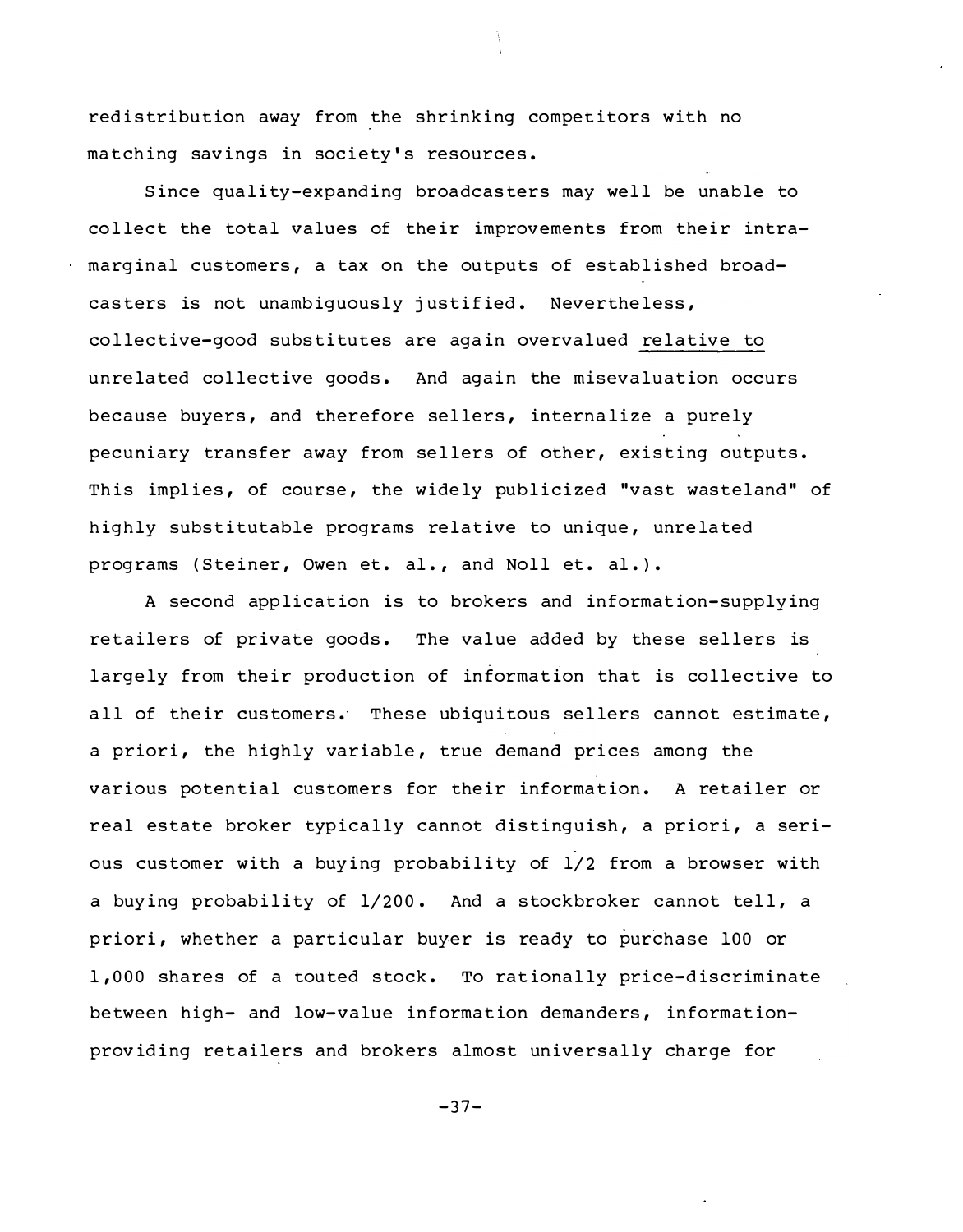their information by committing themselves to uniform, nondiscriminatory overcharges for complementary private goods, thereby approximating a fixed-price, Lindahlian system.  $13$  As above, with passive, Bertrand-type interactions inappropriately rewarding quality-expanding brokers and retailers with the marginal customers of their many rivals, there is an overproduction of the kind of information that substitutes for the information produced by rivals relative to unique, unrelated information and a possible overproduction of total information produced by brokers and retailers relative to the private-good numeraire. As there is also an unambiquous underproduction of the over-priced, private-good complements to the collective-good (relative to the private-good numeraire), we find efficiency results for these substitutable

<sup>13</sup> To protect their margins from the free-riding of private-good sellers who do not supply the complementary collective good, collective-good sellers enlist the support of government or their own, private-good suppliers. Thus, security and real estate brokers have obtained the legal right to collectively impose common, industrywide commission rates, thereby increasing the service costs to free-riding brokers to prohibitive levels. Wholesale brokers distributing to various retailers have Section 2C of the Robinson-Patman Act to eliminate the free-riding of manufacturers, farmers, or growers who would otherwise make direct sales to retailers as well as indirect sales through their customer-finding brokers. It is widely recognized (cf. Schwartz-Eisenstadt) that information-providing retailers have used resaleprice-maintenance laws or agreements, exclusive territories, or vertical ties in order to deter free-riding discounters and also that such exclusion devices are often restricted by the Government in the same way that patent rights are restricted, thereby inducing some free-riding. Using our models, such seemingly perverse policies may enhance economic efficiency by working against the tendency of free markets to overproduce collective goods or their substitutes and to underproduce competitively supplied, private-good complements.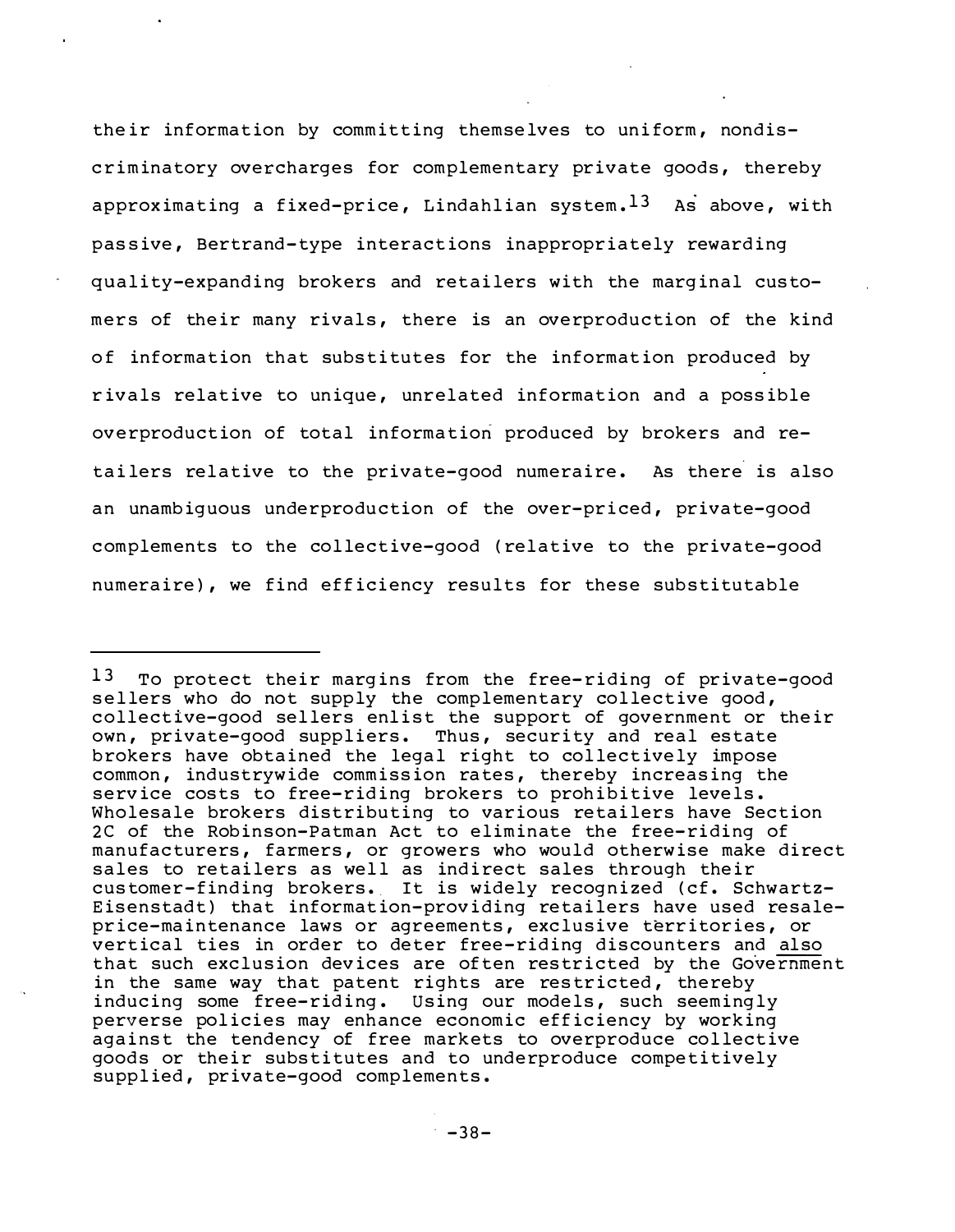collective goods that are qualitatively identical to the welfare results that arose from a Cournot or Stackelberg output interaction.

D. Exclusive-use contracting and the few-buyer, many-seller case. The media distributors discussed above ordinarily purchase their basic "entertainment" (i.e., non-news) inputs by obtaining "exclusive-use" contracts from these collective-good suppliers (Grossman). Such contracts prevent suppliers from selling to more than one distributor in a given market. But why would a primary collective-good supplier so restrict the market for his product? If he sold to all retail distributors in a given market, and he were able to obtain their demand prices, he would receive more-sometimes much more--than he receives from his exclusive purchaser.<sup>14</sup> The answer must be that primary suppliers obtain much closer to true demand prices by committing themselves to selling to only one retailer in a given market. This occurs because an exclusive-use commitment by a seller converts the independent buyers from simultaneous users, with the usual,

 $14$  This is because each distributor is willing to pay not only for the value of the input in attracting new customers to the industry but also for its value in attracting customers away from its fixed-price competitors. Say a given comic strip is worth \$5 in total to the newspapers in an area (in terms of the induced increase in total readership) but \$18 to a single newspaper, because of its ability to attract \$15 worth of readers away from its competitor and \$3 worth of additional total readership. The strip could be sold for a total of \$36 if the seller could obtain the buyers' demand prices, whereas exclusive rights to the to the strip can be sold for at most \$18.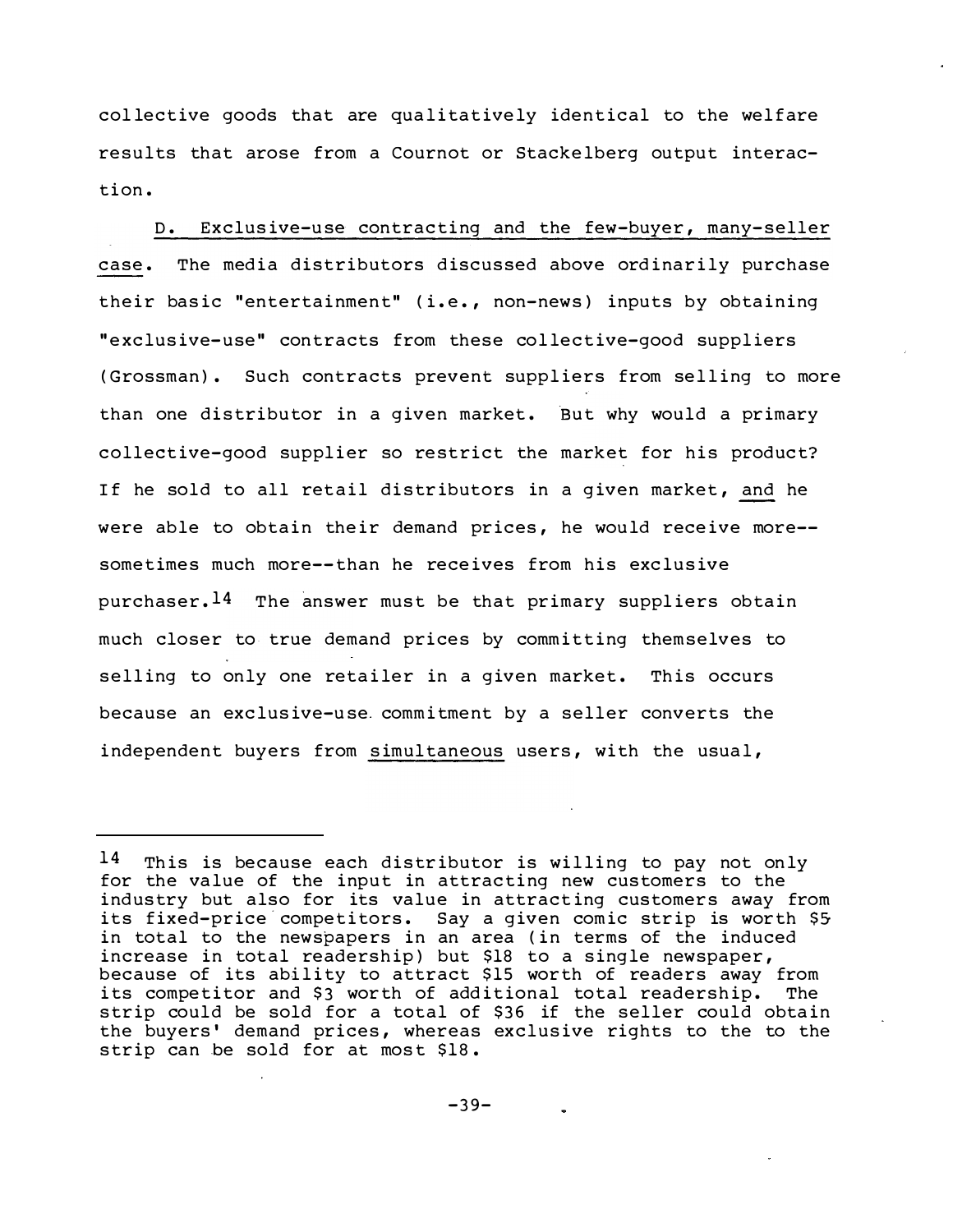collective-good bargaining incentives to under-reveal and underpay, into alternative users, who have the same demand-revealing incentives as buyers of an ordinary private good.

Regarding under-revelation incentives, with exclusive-use contracts, each of the possible broadcasters of a given seller's program--know ing that he stands to capture close to the entire market demand for the program--reveals this concentrated value in competing for the sole distribution right as long as the value is the same for all bidders. With broadcasters having about equal capacity to supply the relevant retail market, the winning bidder, who must pay at least the value to the next-highest bidder, has no significant incentive to engage in demand-hiding behavior. The seller's commitment to exclusive contracting thus eliminates his own costs of discovering the market values of his product to the various buyers. The above explanation for exclusive-use contracts helps rationalize the unusual, equality-of-size restriction the U.S. Government has imposed on our three national over-the-air broadcasting networks (Owen, et. al.) Also, with an approximately equal capacity to supply the national market, these networks will bid similar amounts for any given program and therefore have no significant incentive to reduce their own demand prices for the program. As independent local broadcasters have an analogous problem, an analogous argument supports governmental attempts to equalize the broadcast range of competing local stations.

 $-40-$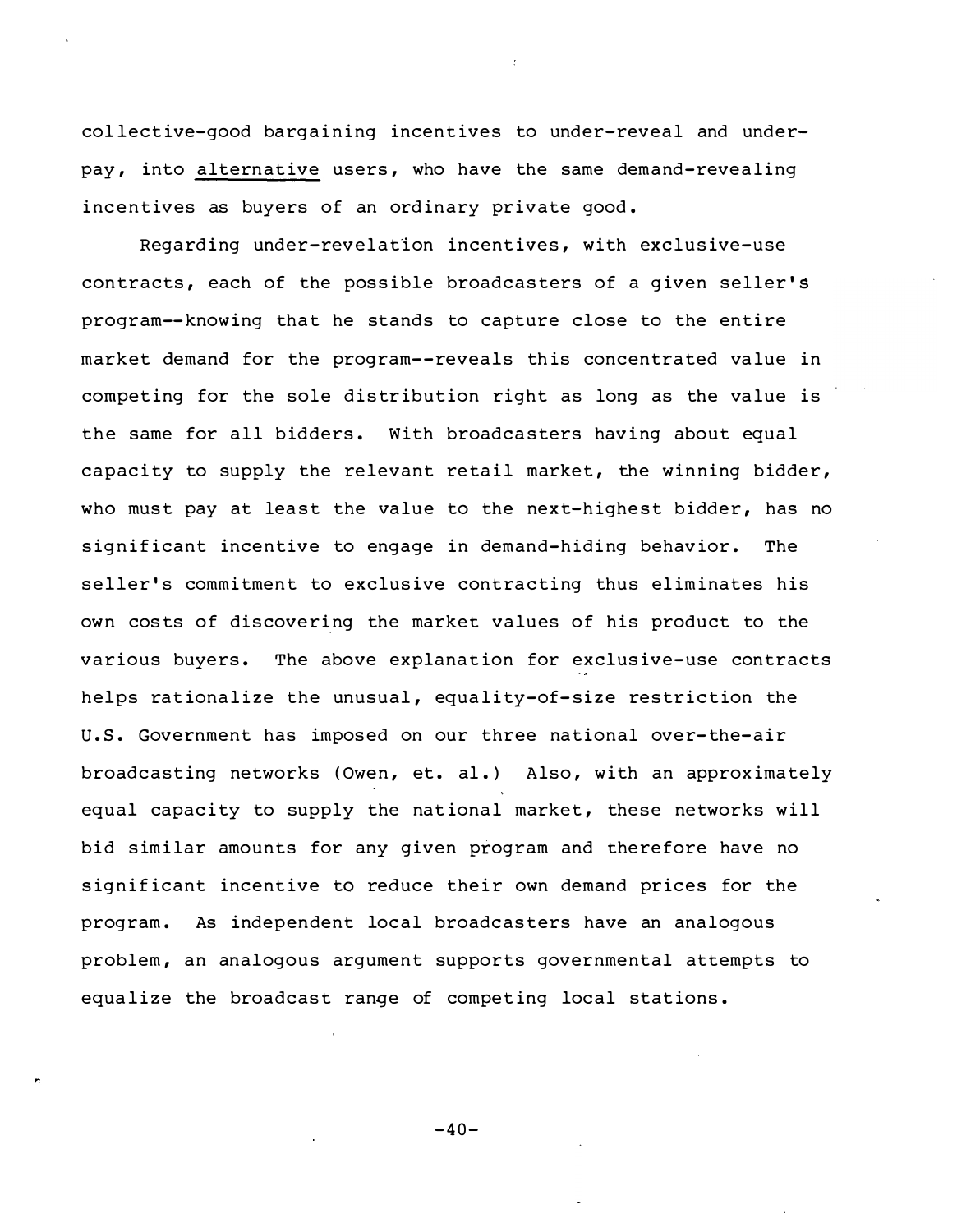But the above, demand-revelation through demandconcentration, argument is wholly insufficient to explain the near-universality of exclusive-use contracts in selling entertainment features to newspapers. Newspapers face a much higher cost of concentrating the distribution of a primary media input in the hands of a single distributor; many more potential buyers are lost by exclusively distributing a newspaper feature than a radio or TV program. Also, being protected by First Amendment quarantees, the newspapers in a given market area have a much less equal size distribution than the broadcasters. However, the naturally small number of potential buyers in each local market, together with the large number of small, primary-entertainment suppliers, requires us to drop our basic assumption that each of the informed collective-good sellers wins his bilateral monopolies with the buyers . l5

To protect himself from receiving only his insignificant supply price to a given local market, the basic supplier changes the nature of his marketed product by selling exclusive-use rights, thereby setting up a private-goods type of competition in

 $15$  Also, newspapers typically have been organized prior to the sellers of the basic entertainment products from whom they buy, thereby facilitating the making of prior, organizational commitments to pay only supply-prices to their suppliers of primaryentertainment inputs. While the same can be said for the large oligopolists among the innovation buyers discussed in the previous subsection, any such organizational commitment on their part would invite entry by the innovators--a situation probably inferior to simply paying out their demand prices to the innovators.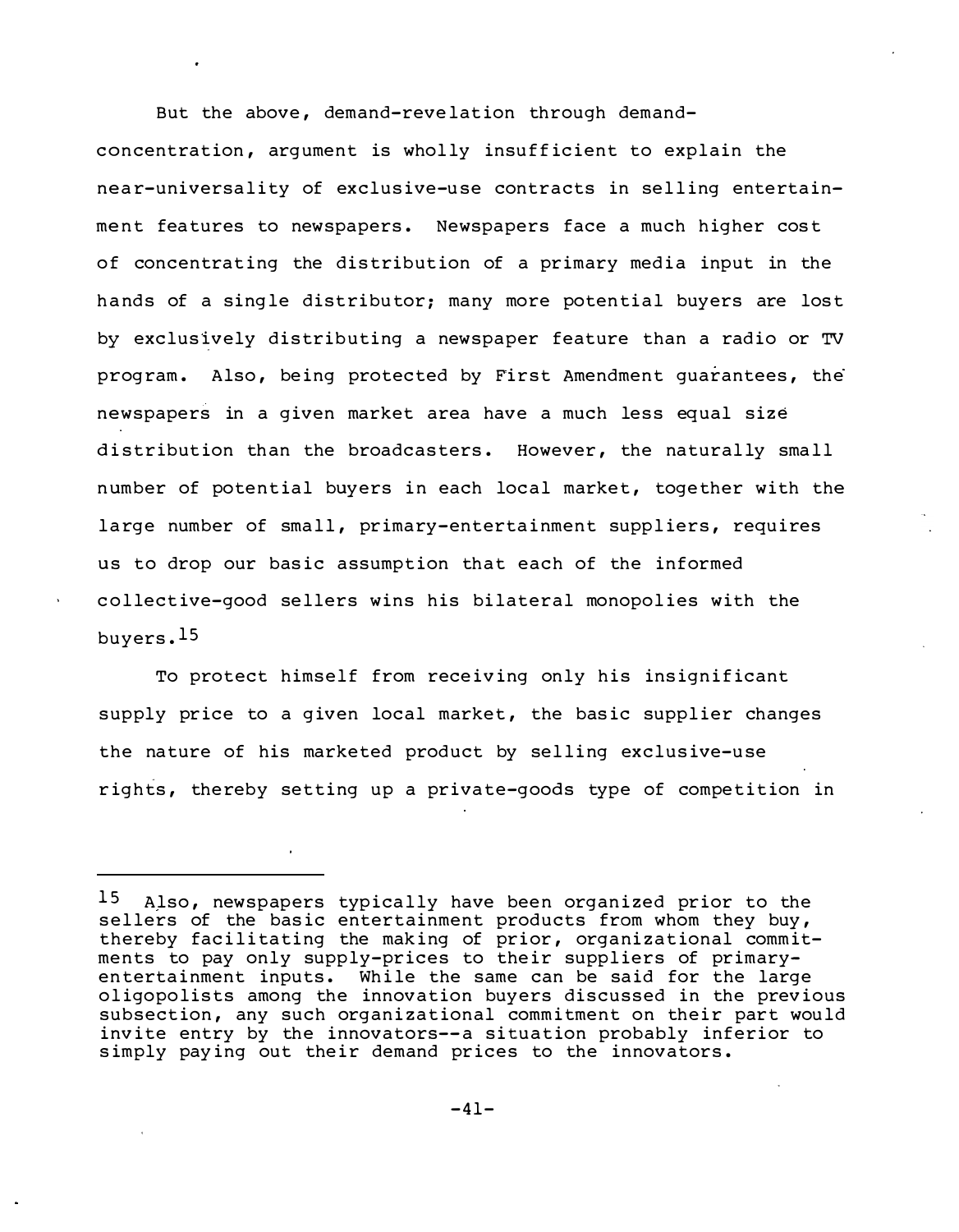order to assure himself of prices equal to at least the values to the second-highest demanders in each of the local markets. 16 (And, to acquire the input, potential purchasers must commit themselves not to sell rights to share the entertaiment input with competitors in order to widen the inputs' circulation; for if the input supplier permitted such transactions, one potential purchaser would, for an appropriate initial fee from his rival(s), let the latter use the input at an insignificant price, thereby cutting all bid prices down to insignificance and totally undermining the competitive bidding environment required by the supplier). This argument applies to broadcasters and book publishers as well as to newspapers. But it is only for newspapers that the buyers obtaining exclusive-use rights do not distribute the basic good to close to the entire potential market. So only for newspapers can we infer, from the adoption of exclusive-use contracts, that the sellers of primary collective-good inputs are losing their bilateral monopolies.

<sup>16</sup> Corresponding to this theory, my interviews with newspaper purchasing agents have revealed a reliance on exclusive-use contracts for all entertainment inputs except some highly unique inputs (e.g., certain popular columnists), toward which inputs their usual aggressive bargaining attitude switches to one of almost passive submission.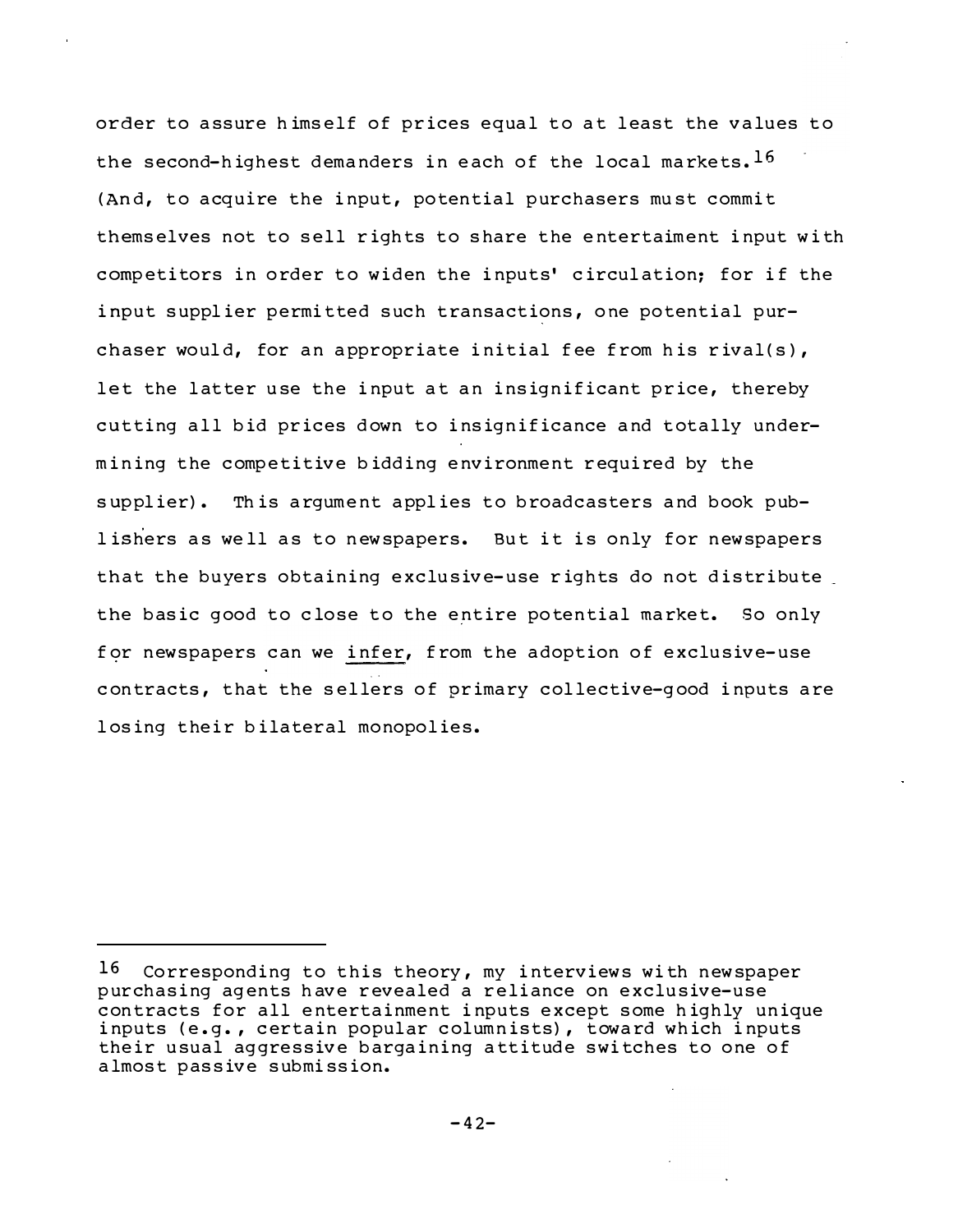# III. CONCLUSION

A. Summary of the contracting results. Price commitments bv sellers of collective goods are irrational under perfectly competitive conditions. However, price commitments become rational when: (1) collective-good sellers or buyers are, respecly, monopolistic or monopsonistic cooperatives; (2) buyers monopolize their collective-good-using industries by establishing an artificial overhead cost to deter potential entrants, in which case a simple, fixed-price commitment may be suffice, (3) the outputs of other collective-good sellers are marketed only at future dates so that competitive bidding is absent, fixed-price commitments being advantageous only when the successively produced collective goods are substitutes; or (4) individually tailored, personal price discrimination is prohibitively costly. Close correlates to these rational contracting solutions exist in commonly observed collective-good markets. There is also some, albeit indirect, evidence for the theoretical, overproduction-of-collective-good results emerging under each one of our alternative information structures. Finally, where collective-good buyers are large enough to win their microeconomic bilateral monopolies with each of the various sellers, the sellers should--and do--switch to selling exclusive-use contracts, cutting their losses by marketing the collective good as if it were a private good.

We summarize the basic welfare argument of the paper by applying it to a prospective, perfectly discriminating, privategoods monopolist. (As noted in my 1969 paper, it is the failure

 $-43-$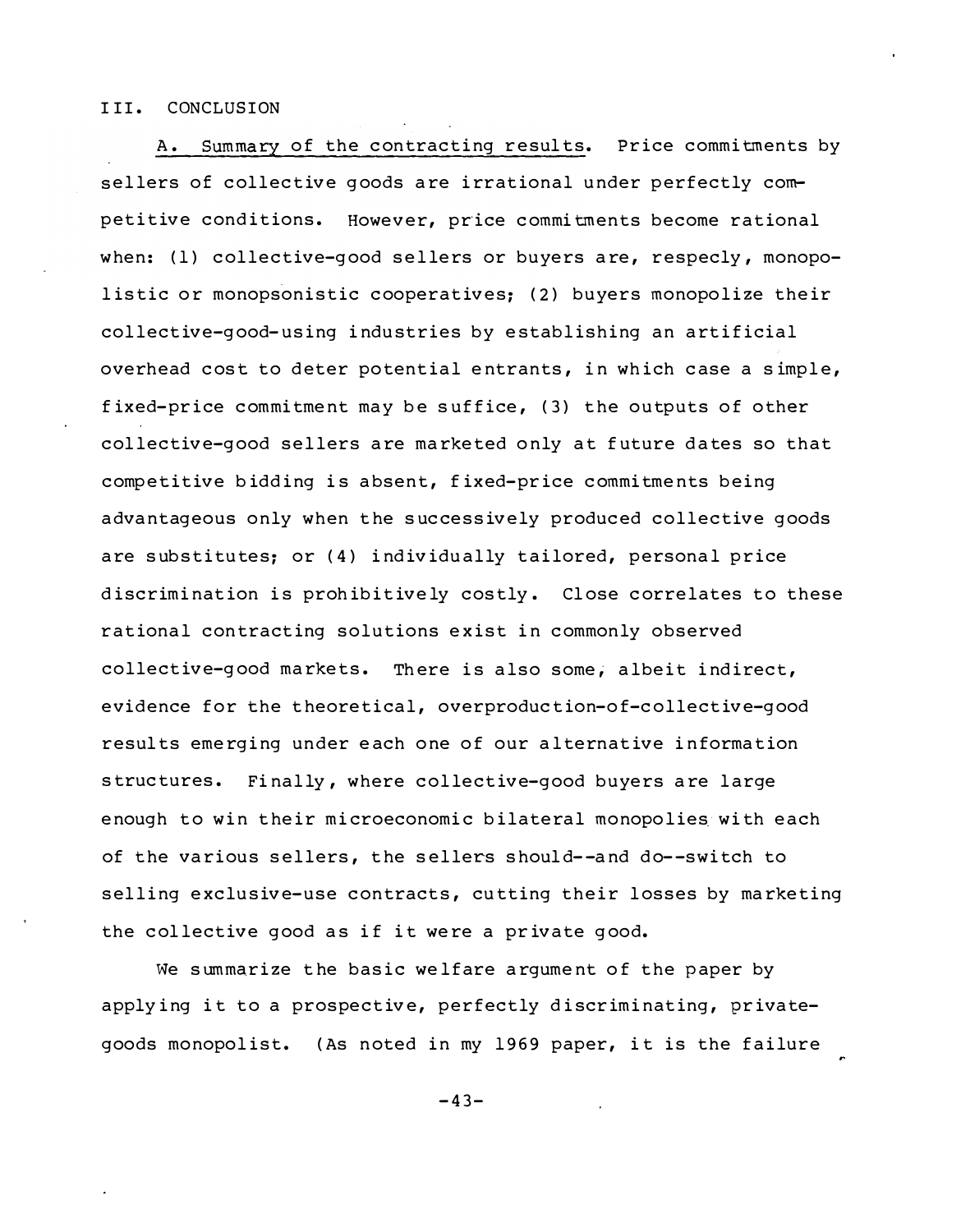of economists to recognize the inefficiency inherent in standard, perfect ["first degree"] price discrimination that makes my extreme-overproduction result appear surprising).

The welfare analysis applied to a perfectly discriminat- $B_{\bullet}$ ing, private-good monopolist. The prospective customers of a future, perfectly discriminating monopolist both overpurchase current substitutes and underpurchase current, competitively supplied complements in order to benefit from socially valueless redistributions away from the discriminator. And the potential welfare loss from these investments in demand-reduction--being equal to the entire potential consumer and producer surplus from the monopolist's output--greatly exceeds any of the welfare losses appearing in the received theory of monopoly. Suppose, for example, your local electric-utility company were going to be allowed to price-discriminate at will, paying a lump sum for the privilege. The utility, once it finally received permission to discriminate, would charge a tremendously high flat rate to capture your consumer surplus from home electricity. Your rational response to this prospect would be to quickly develop substitutes. You might add a gas-driven electricity generator to your home at substantial real cost, sell several convenient electric appliances, etc. These are obvious inefficiencies; you

 $-44-$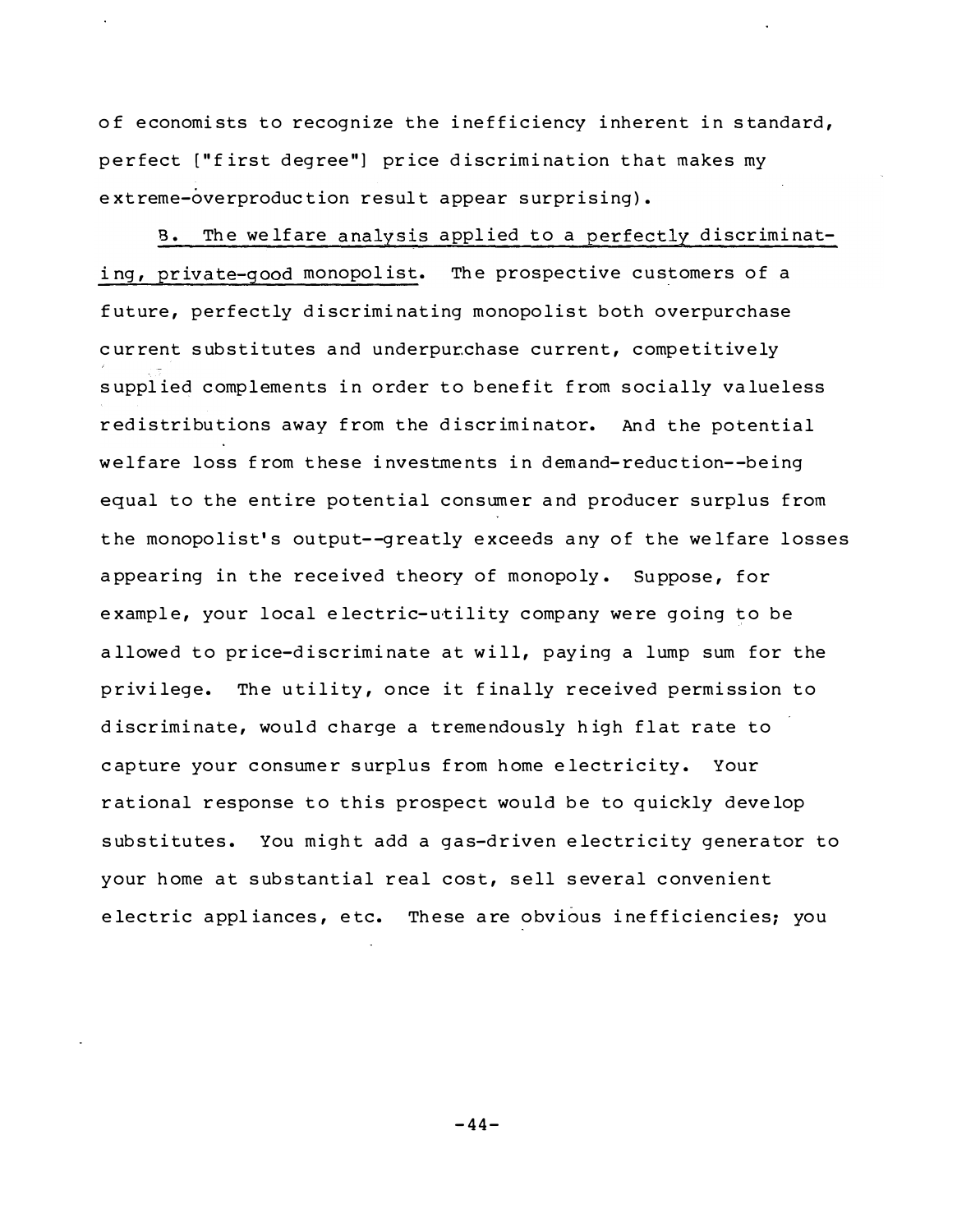are devoting substantial resources to gaining a simple transfer of wealth away from the future price-discriminator. 17

The relatively familiar deadweight welfare loss that a monopolist may create in working to impose discriminatory prices (e.g., Posner, Williamson) is only the excess of a discriminator's over a nondiscriminator's profit while our potential welfare loss from price discrimination is the discriminator's entire profit. Thus, for example, the prospect of our loss may easily reduce the value of imposing discriminatory prices to negative levels! This is because discriminatory prices induce buyers to reduce their demands for the seller's goods--possibly all the way down to the seller's supply price--while a non-discriminatory monopoly price

 $17 \,$ Perhaps economists have been ignoring these large inefficiencies because they have been making a tacit assumption that a first-degree price-discriminator can either: (1) anticipate all customer preferences and precommit to requiring total payments from each buyer equal to the buyer's prior potential surplus from the good in a joint optimum, or (2) observe the prior decisions of his customers and costlessly contract with them regarding these choices. However, the former alternative, as argued in section I.B., is both generally empirically unreasonable and inappropriate to decentralized market analysis, in that the market would be a socially pointless institution if such information existed. And the latter alternative, as argued in section I.C., implies contracting as a complete buyer-seller cooperative rather than a simple discriminating monopoly. Besides, both conditions are entirely empirically unreasonable when there are several buyers.

Nevertheless, we could assume that the discriminators imperfectly estimate buyer demand prices to the point that they do not adjust their prices to variations in the actual demands of their customers. In this case, as discussed in section II.C., the tendency of buyers to over-demand substitutes is replaced by a tendency of sellers to over-supply them because of the now-overlypassive sales responses of the discriminators. This corresponds to the familiar text-book result that buyers are induced to overpurchase competitively in supplied substitutes to the outputs of a fixed-price monopolist.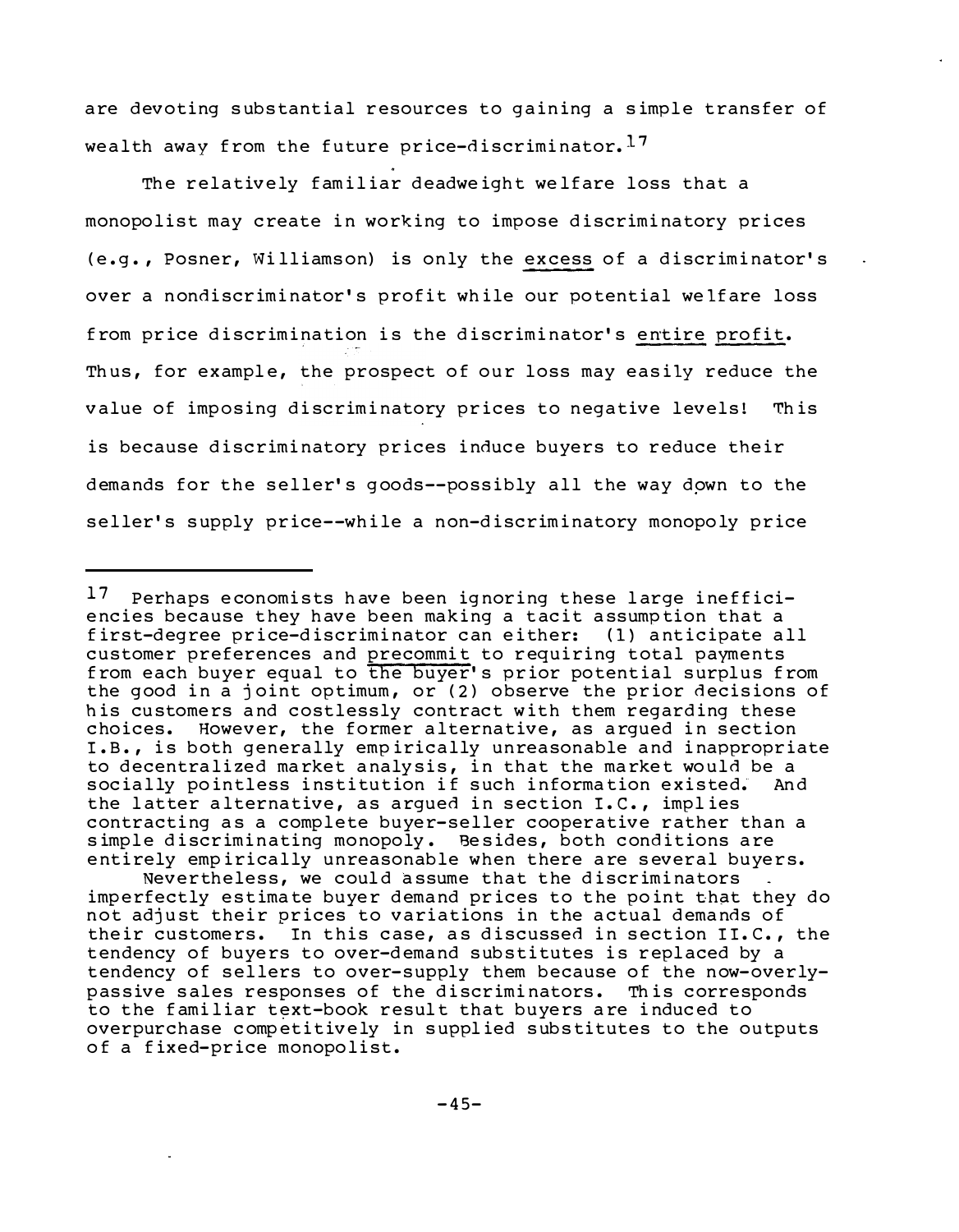induces no such deleterious effects. So sellers of normal, differentiated, manufactured goods normally work to establish fixed, nondiscriminatory, price systems, thereby eliminating the incentive of their customers to reduce their own demand prices for the differentiated product. The sellers do this by committing themselves to receiving constant prices over significant intervals of time even though the expected market demands for their individual products are bound to shift so as to make their fixed prices obsolete and apparently irrational. But without such a "rigid" price pattern, these sellers could alter prices over short intervals of time in order to personally price-discriminate between their various customers, a possibility that could easily lower the sellers' average price by inducing their customers to overbuy substitutes and underbuy competitively supplied complements. Nevertheless, when the potential returns from discrimination are very high, it is likely that the net returns from a discriminatory price system will exceed the net returns from any of the above fixed-price systems despite the rash of demandreducing investments that discrimination invites.

The failure of economists to recognize the potentially large inefficiencies resulting from prospective, first-degree price discrimination has led some to inappropriately criticize our main anti-price-discrimination laws, the Robinson-Patman Act (Secs.  $2(a)$ ,  $2(b)$ , and  $2(f)$ ) and the Hepburn Act of 1906, the latter being the culmination of a 35-year evolution of legislation aimed at achieving nondiscriminatory railway rates (Locklin). While

 $-46-$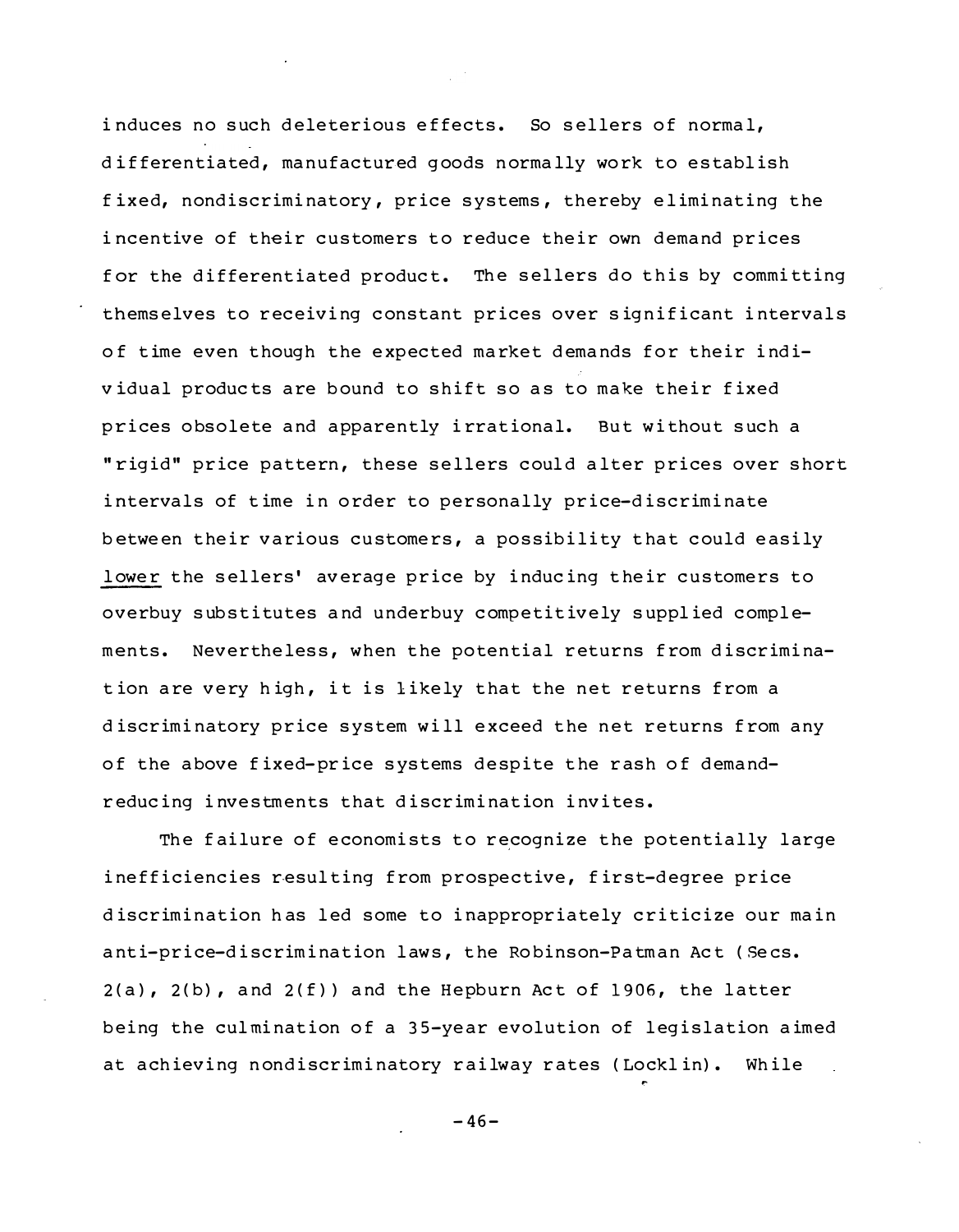examples of wasteful investments by railway users in order to lower the prices they had to pay to price-discriminating railroads can be readily found in the contemporary intellectual arguments supporting anti-price-discrimination laws (e.g., Hendrick), economists writing on these discriminatory systems (e.g., Oi, Locklin, Machlup, Friedman) have ignored these losses.

Similarly, the failure of economists to recognize the potentially large welfare losses from prospective, first-degree price discrimination has left them no rational theory to explain the popularity of the widespread governmental policies that coarsely break-apart or crudely price-requlate observed monopolies. Standard economic theory arques against such policies. It argues instead for allowing monopolies to form at will, subsidizing their outputs to the extent that they underproduce because of an inability to perfectly price-discriminate and taxing them lumpsum to eliminate their over-devotion of resources to monopolization (Tullock, Posner). Economists, unable to explain why their first-best, "optimal" policy is politically infeasible, have consequently been of little help in formulating an optimal antimonopoly policy. The suggestion here is that an "optimally" taxed, unregulated monopoly would be tempted to substantially price-discriminate, and this in turn would induce substantial inefficiencies, real social losses that governmental policy cannot eliminate without either regulating prices and quantities or creating sufficient private-goods competition that it no longer pays to price discriminate.

 $-47-$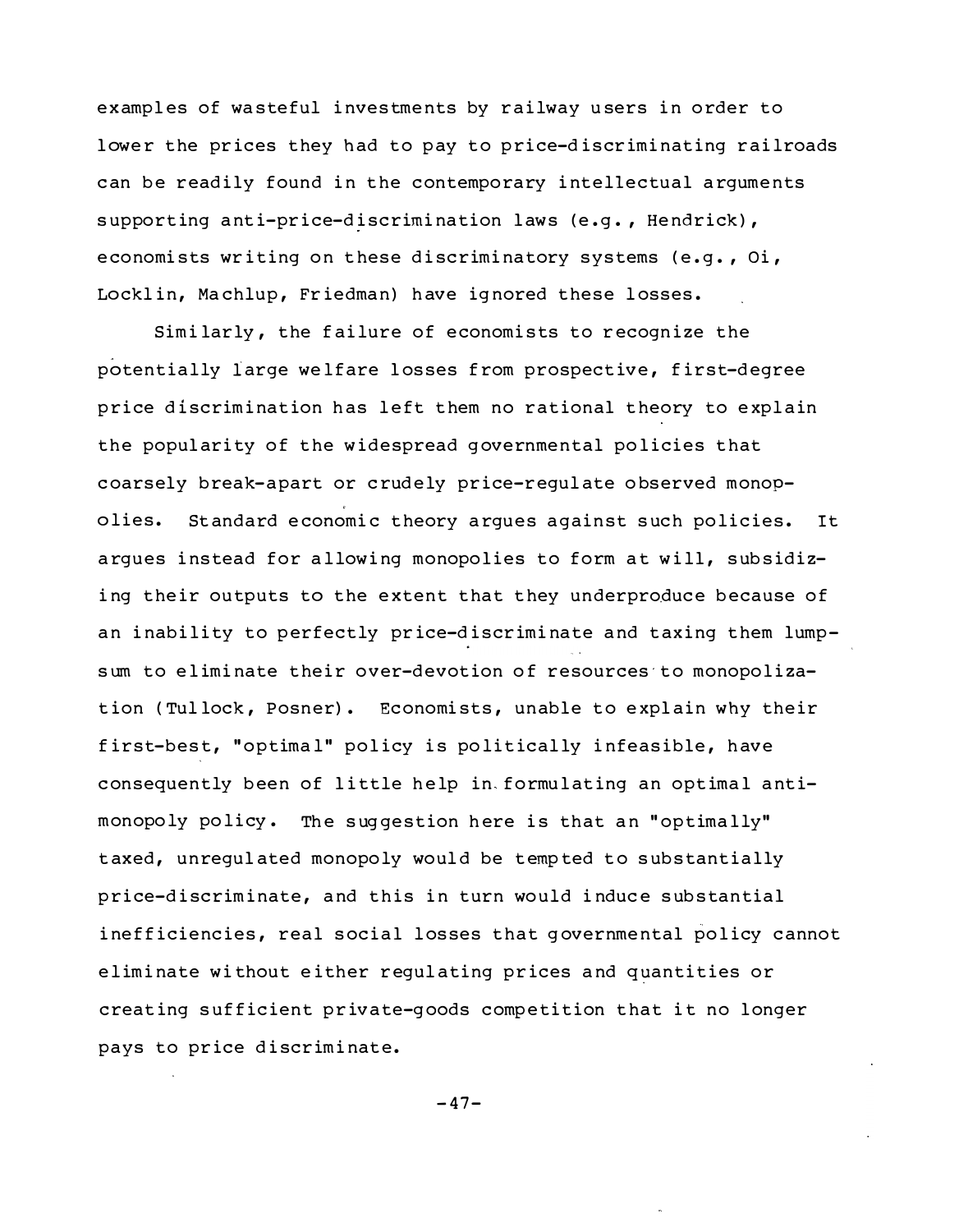#### **REFERENCES**

- Areeda, Phillip, Antitrust Analysis, Little, Brown & Co., Boston, 1981, Ch. 5, Section B.
- Arrow, Kenneth J., "The Organization of Economic Activity" in Public Expenditures and Policy Analysis, R. H. Haveman and J. Margolis, Eds.
- Auster, R. D., "Private Markets in Public Goods," QJE, August 1977, pp. 419-430.
- Bazel, Y., "The Optimal Timing of Innovations," Rev. Econ & Stat., August 1968, pp. 348-355.
- Borcherding, T. E., "Competition Exclusion, and the Optimal Supply of Public Goods," J. Law & Econ., April 1978.
- Brito, D. L. and Oakland, W. H., "On the Monopolistic Provision of Excludable Public Goods," Amer. Econ. Rev. 70, September 1980, esp. pp. 691-694.
- Burstein, Meyer L., "The Economies of Tie-in Sales," Rev. of Econ. & Stat., February 1960.
- Cheung, S., "Property Rights and Inventions: An Economic Inquiry," monograph, University of Washington, May 1977, p. 60.
- Compton, G. R., "The Economics of Discretionary Collective Goods," . UCLA Ph.D. dissertation, 1976.
- Demsetz, H., "Why Regulate Utilities," J. Law & Econ., April 1968.
	- , "The Private Production of Public Goods," J. Law & Econ., October 1970.
- Ellis, Ridsdale, Patent Licenses, (New York, Boka, Voorhis & Co., 1958) sections 522, 523.
- Epstein, Edward J., News From Nowhere: Television and the News, Random House, New York, 1973.
- Foley, Duncan K., "Lindahl's Solution and the Core of an Economy<br>with Collective Goods," 38, Econometrica (1970), pp. 66-72.
- Friedman, David, D., "In Defense of Long-haul/Short-haul<br>Discrimination," Bell Journal, Autumn 1979, (10), pp. 706-709.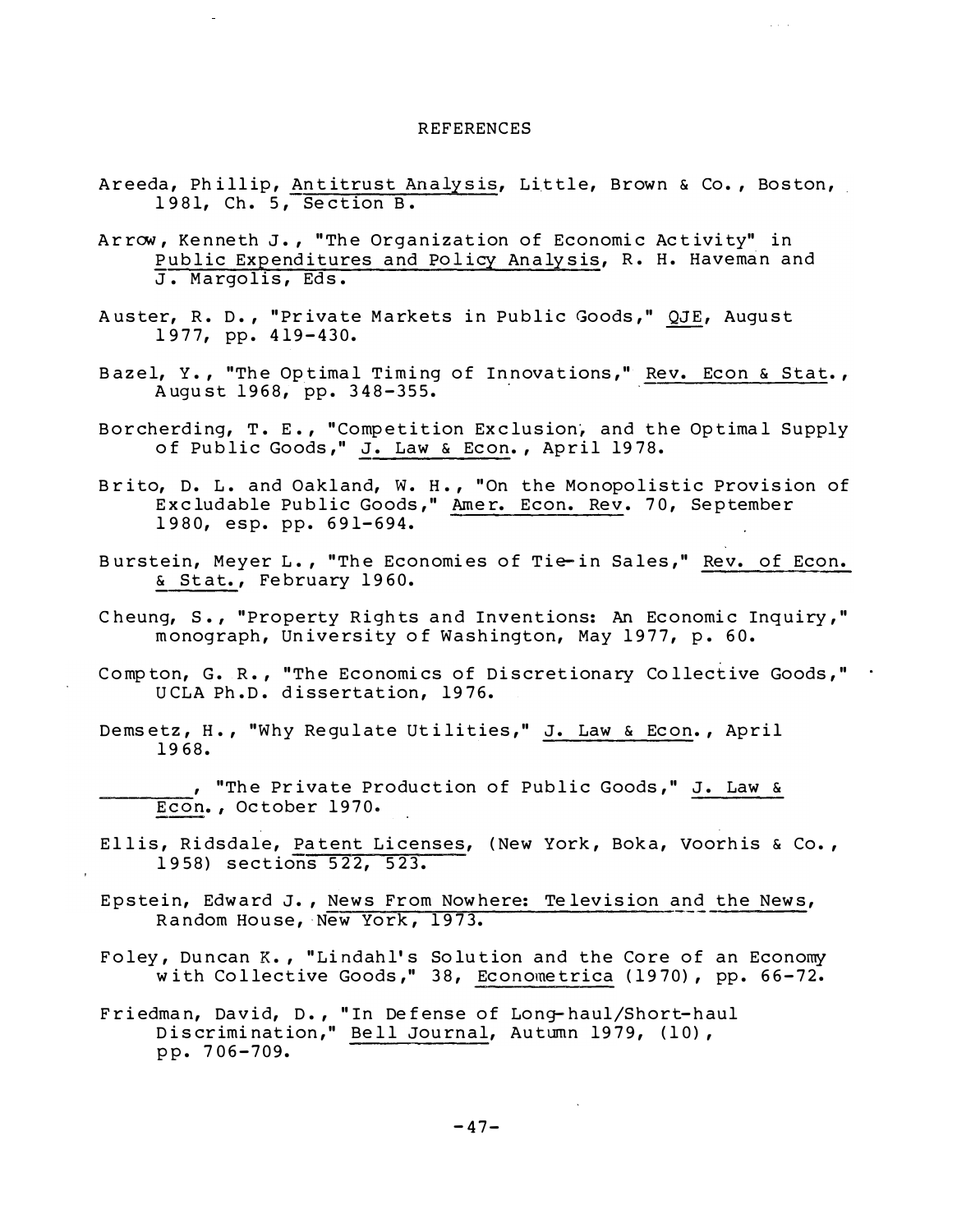- Gharrity, N. J., "The Use and Non-use and Non-use of Patented Innovations," Ph.D. dissertation, John Hopkins University, 1965, esp. p. 265.
- Grambling, O., AB: The Story of News, Farrar and Rine%art, New York, 1940, pp. 300-361.
- Grossman, Michael, "Network Development and Production Deals The Network Business Affairs Viewpoint," in Business and Legal<br>Aspects of Development, Financing, and Syndicating Television Productions, 1978, School of Law Third Annual Entertainment Symposium, UCLA, esp. pp. 81-92.
- Heiner, R. A., "The Excha9ge of Collective Goods and the Existence of Generalized Competitive Equilibrium," UCLA Ph.D. dissertation, 1975.
- Hendrick, Burton J., "The Life of Andrew Carnegie, Vol. 2,<br>Garden City, New York, 1932, pp. 25-26.
- Joelson, M., "U.S. Law and the Proposed Code of Conduct on the Transfer of Technology," Antitrust Bulletin, U.S. Department<br>of Commerce, Washington, D.C., 1981.
- Lemert, James, B., "Content Duplication by the Networks in Competing Evening Newscasts," Journalism Quarterly, 51, Summer, 1974, pp. 238-244.
- Locklin, P. D., Economics of Transportation, 7th ed., Richard D. Irwin, Homewood, Ill., 1972, Chs. 8-11.
- Machlup, F., "Charactistics and Types of Price Discrimination," NBER, Business Concentration and Price Policy, Princeton N.J., Princeton U. Press, 1955, pp. 397-435.
- Mansfield, E., et al., The Production and Application of New Industrial Technology, New York, Norton, 1977, Ch. 6.
- Mas-Colell, Andrew, "Efficiency and Decentralization in the Pure Theory of Public Goods," XIV, June 1980 (no. 4).
- Milleron, J. C., "Theory of Value with Public Goods, A Survey Article," JET (5), 1972, pp. 419-479.
- Morris, J. A., Deadline Every Day: The Story of United Press, Doubleday, New York, 1957, pp. 76-108.

 $\bullet$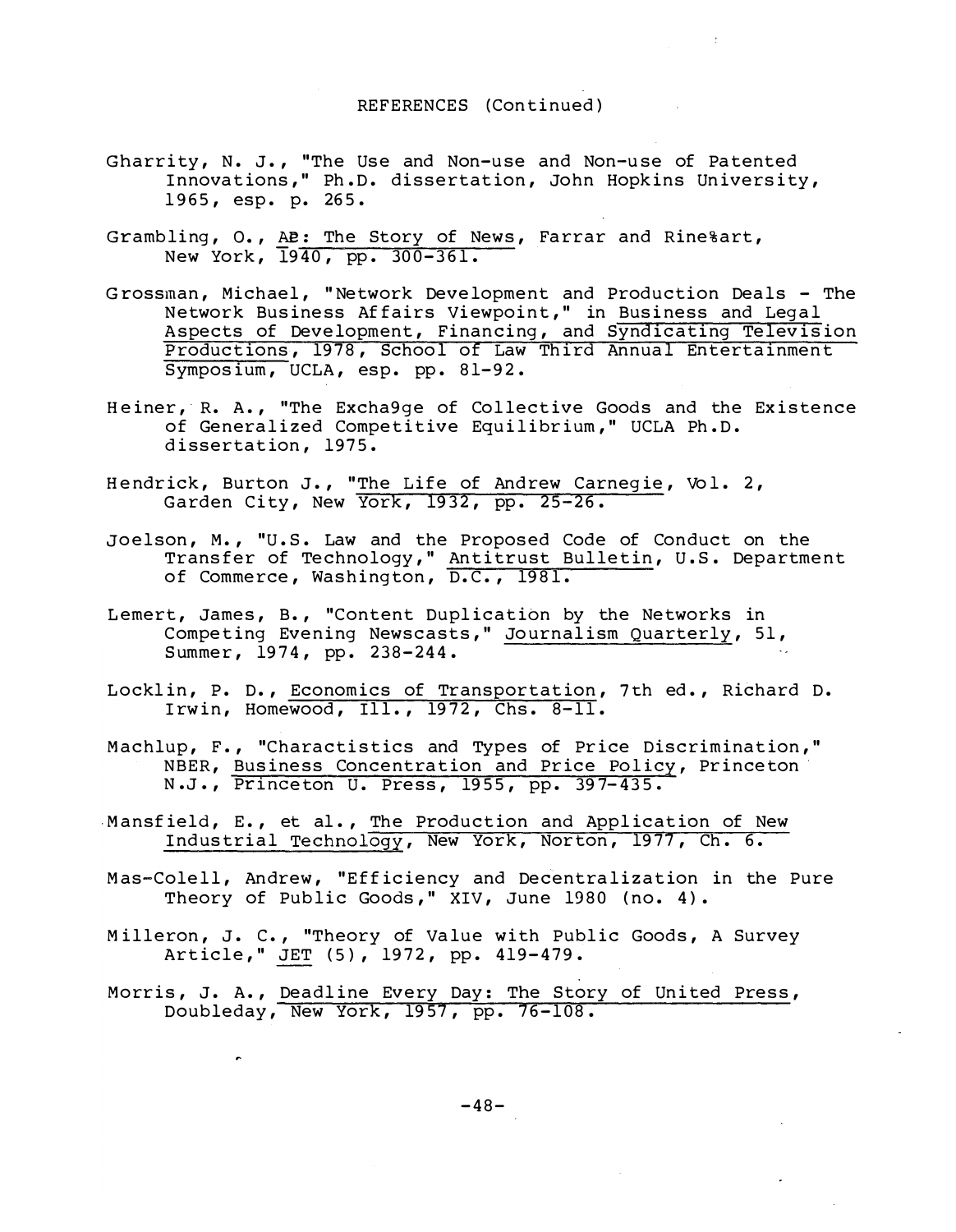- Noll, R., Peck, M., and McGowan, J., Economic Aspects of Television Requlation (Washington, D. C., Brookings, 1973).
- Oi, W. Y., "A Disneyland Dilemma: Two Part Tariffs for a Mickey Mouse Monopoly," QJE, Feb. 1971, pp. 77-96.
- Owen, B. M., Economics and Freedom of Expression, Ballinger, 1975.

, Beebe, J., and Manning, W., Television Economics (Lexington: D.C. Heath, 1974).

- Posner, R. A., Antitrust Law, V of Chicago Press, Ch. 1 and pp.  $62-65$ .
- Rosewater, V., History of Cooperative News-Gathering in the United States, D. Appleton, New York, 1930.
- Rosse, J. N., Owen, Bruce M., and Dertouzos, J., "Trends in the Daily Newspper Industry, 1923-1973," Studies in Industry Economics, No. 57, Stanford, Cal., 1975.
- Shmanske, S., "The Utilization of Public Goods: Extensions of Traditional Theory and Application to the Wire Service Industry," UCLA, Ph.D. dissertation, 1982.

Schumpter, J. A., Business Cycles, (New York: McGraw-Hill, 1939).

- Schwartz, M., and Eisenstadt, D., "Vertical Restraints," Economic Policy Office Discussion Paper, U.S. Department of Justice, December 1982, 96 pages.
- Sobel, J., and Emery, E., "U.S. Dailies' Competition in Relation to Circulation Size: A Newspaper Data Update," Journalism Quarterly, 55, Spring 1978, pp. 145-149.
- Steiner, P., "Program Patterns and Preferences ad the Workability of Competition in Ration Broadcasting," Quarterly Journal of Economics, LXVI (May 1954), pp. 194-223.
- Stigler, G. J., "A Theory of Oligopoly," J. Pol. Econ., February 1964, pp.  $44 - 61$ .
- Thompson, E. A., "The Perfectly Competitive Production of Collective Goods," Rev. Econ. & Stat., 50 February 1968, pp. 1-12.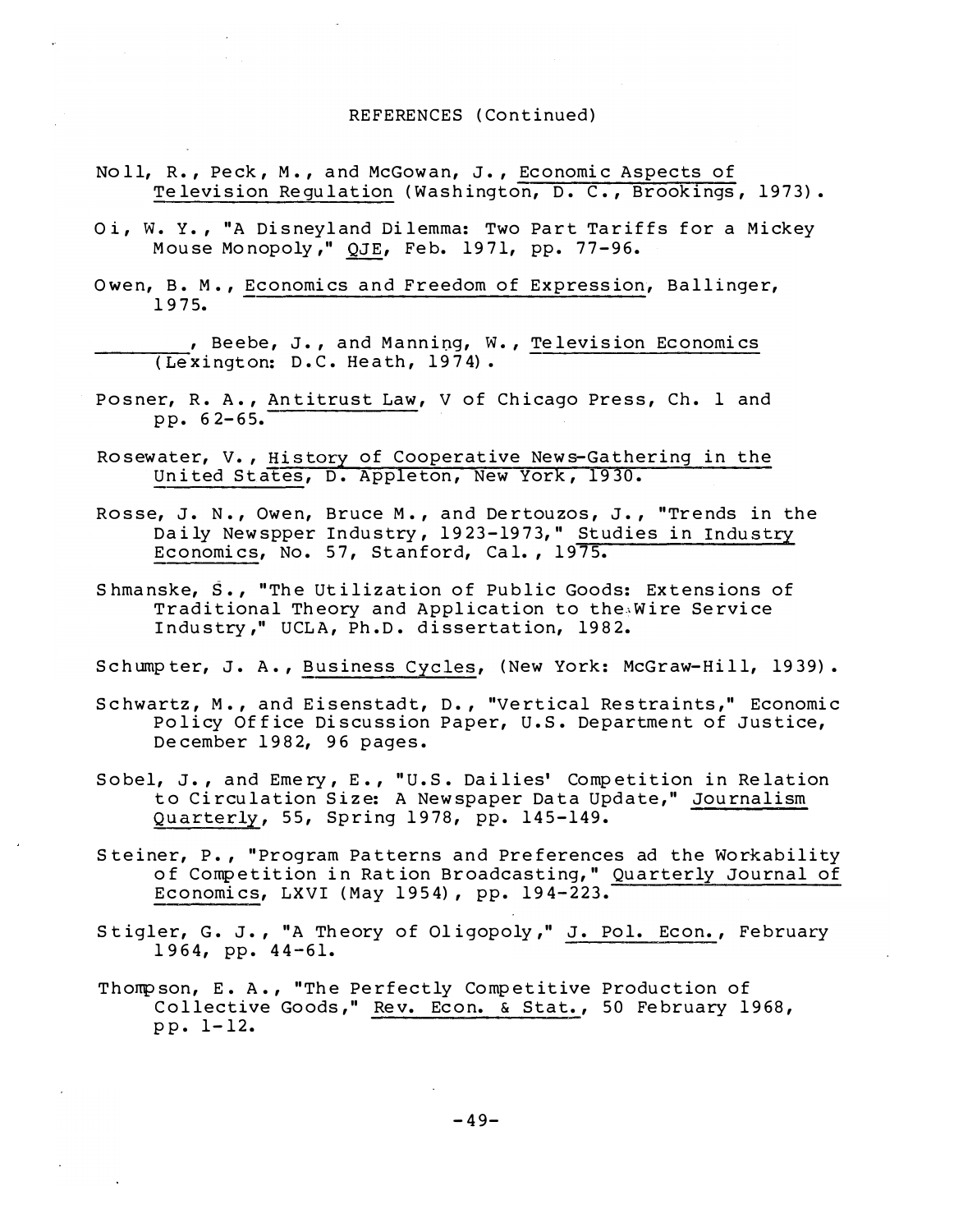, "The Perfectly Competitive Production of Collective Goods, Replies," Rev. Econ. & Stat., 51, Novembe8 1969, pp. 479-482.

, "The Private Production of Public Goods: A Comment," J. Law & Econ., October 1973, pp. 407-412.

, "The Aggregate Rate of Return to Technical Innovation," Working Paper, UCLA, 1975.

- Thompson, E. A., and Faith, R. L., "A Model of Rational Noncompetititive Interdependence," UCLA Working Paper # 86, 1979.
- , "A Pure Theory of Strategic Interaction and Social Institutions," American Economic Review, June 1981, pp. 366-380.
- Tullock, G., "The Welfare Costs of Tariffs, Monopoly, and Theft," Western Economic Journal, 224, 1967.
- Villard, O. G., The Disappearing Daily, Knopf, New York, 1944 p. 174.
- Williamson, O., Market and Herarchies, McMillan, London, 1975, pp. 10-13.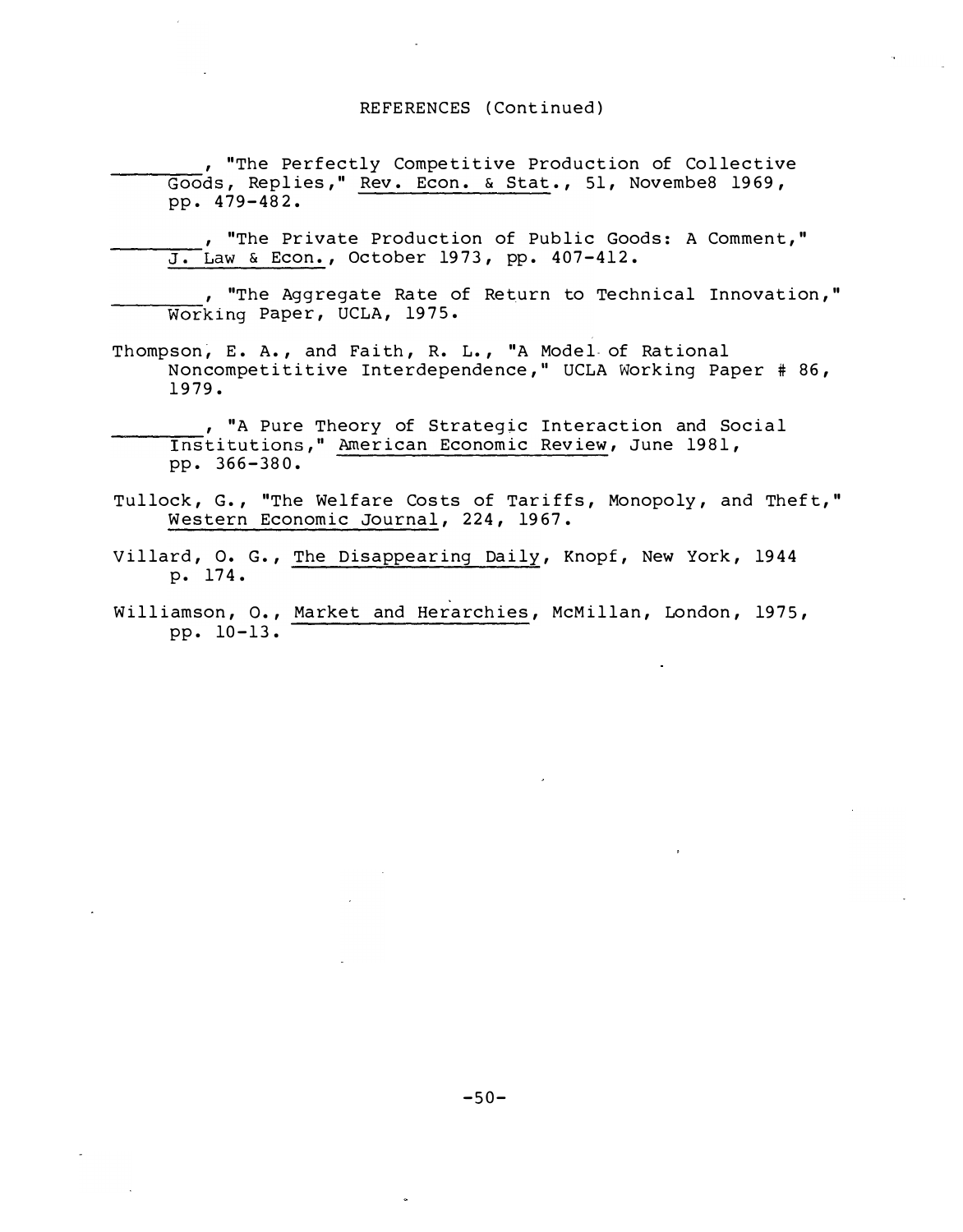Thompson, E. A., "The Perfectly Competitive Production of Collective Goods," Rev. Econ. & Stat., 50 February 1968, pp. 1-12.

 $m \cdot \omega$ 

, "The Perfectly Competitive Production of Collective Goods, Replies," Rev. Econ. & Stat., 51, November 1969, pp. 479-482.

, "The Private Production of Public Goods: A Comment," J. Law & Econ., October 1973, pp. 407-412.

, "The Aggregate Rate of Return to Technical Innovation," Working Paper, UCLA, 1975.

Thompson, E. A., and Faith, R. L., "A Model of Rational Noncompetititive Interdependence," UCLA Working Paper # 86, 1979.

, "A Pure Theory of Strategic Interaction and Social Institutions," American Economic Review, June 1981, pp. 366-380.

- Tullock, G., "The Welfare Costs of Tariffs, Monopoly, and Theft," Western Economic Journal, 224, 1967.
- Villard, O. G., The Disappearing Daily, Knopf, New York, 1944 p. 174.
- Williamson, O., Market and Herarchies, McMillan, London, 1975, pp. 10-13.